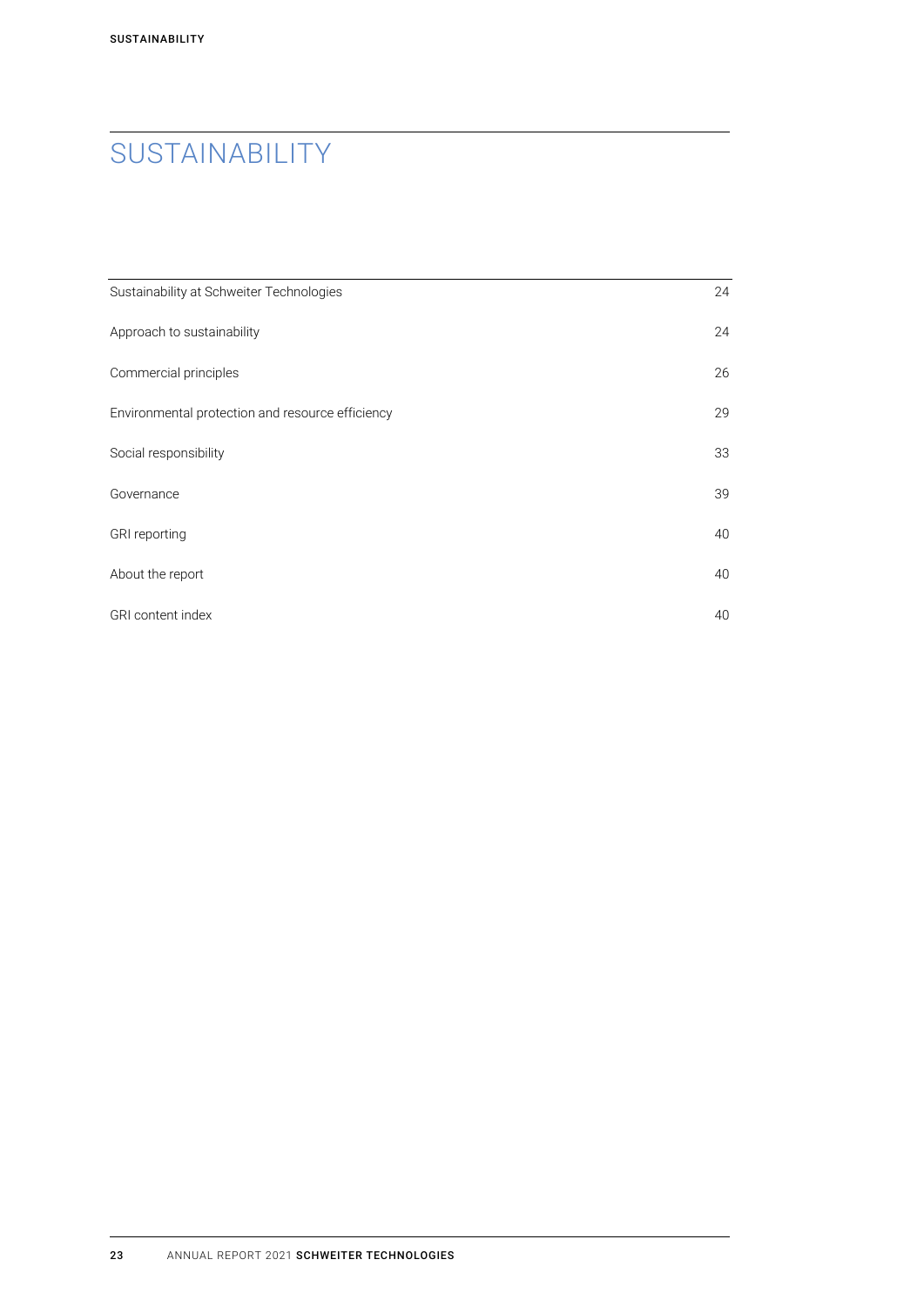# SUSTAINABILITY AT SCHWEITER TECHNOLOGIES

As an internationally active company, Schweiter Technologies creates sustainable value for its customers, employees and shareholders. At the same time, Schweiter Technologies is a reliable partner for suppliers and for the public. This commitment is evident in all aspects of the company's business activity. A responsible, dedicated approach is firmly rooted in its corporate culture.

Schweiter Technologies has been working towards a sustainable future for some time. The lightweight construction of its products helps to reduce the amount of energy they consume during operation and to cut CO2 emissions. Products from Schweiter Technologies are primarily used in the fields of visual communication (display), architecture, construction, wind energy and the automotive, rail vehicle and marine engineering industries.

The report on sustainability has been considerably expanded for the 2021 Annual Report and meets the GRI Standards of the Global Reporting Initiative for the first time.

#### APPROACH TO SUSTAINABILITY

At Schweiter Technologies, sustainability means keeping a watchful eye not only on commercial factors but also on the ecological, social and governance-related aspects of its business activity.

Along with its commitment to sustainable and profitable growth, Schweiter Technologies also sets great store by the innovation of eco-friendly products as a growth driver. The ecological aspect of the company's business involves reducing its environmental footprint through the careful and efficient use of resources and by minimizing risks for people and the environment. Social sustainability at Schweiter Technologies means accepting social responsibility for employees and those living in the vicinity of production sites, as well as for partners in the supply chain. It also entails supporting social partnership projects. This is all accomplished on the basis of good governance and fair business practices.

The approach to sustainability practiced by Schweiter Technologies is guided by the 17 United Nations Sustainable Development Goals (UN SDGs). Of these, the focus is on the five SDGs the company can implement most effectively:

- SDG 8 Decent work and economic growth
- SDG 9 Industry, innovation and infrastructure
- SDG 12 Responsible consumption and production
- SDG 13 Climate action
- SDG 15 Life on land

#### Material topics

In order to identify the most important sustainability issues, a materiality analysis was conducted in 2021 (GRI 102-46). The starting point for this was a wide-ranging list covering topics from an analysis of comparable companies, internal sources (documents, guidelines, directives), sustainability standards and industry-specific information. The topics were then evaluated in a management team workshop. They were assessed according to their relevance to the business success of Schweiter Technologies, their relevance to stakeholders and their relevance in terms of impacts on sustainable development. The process was supported by an external specialist and the result presented in a matrix.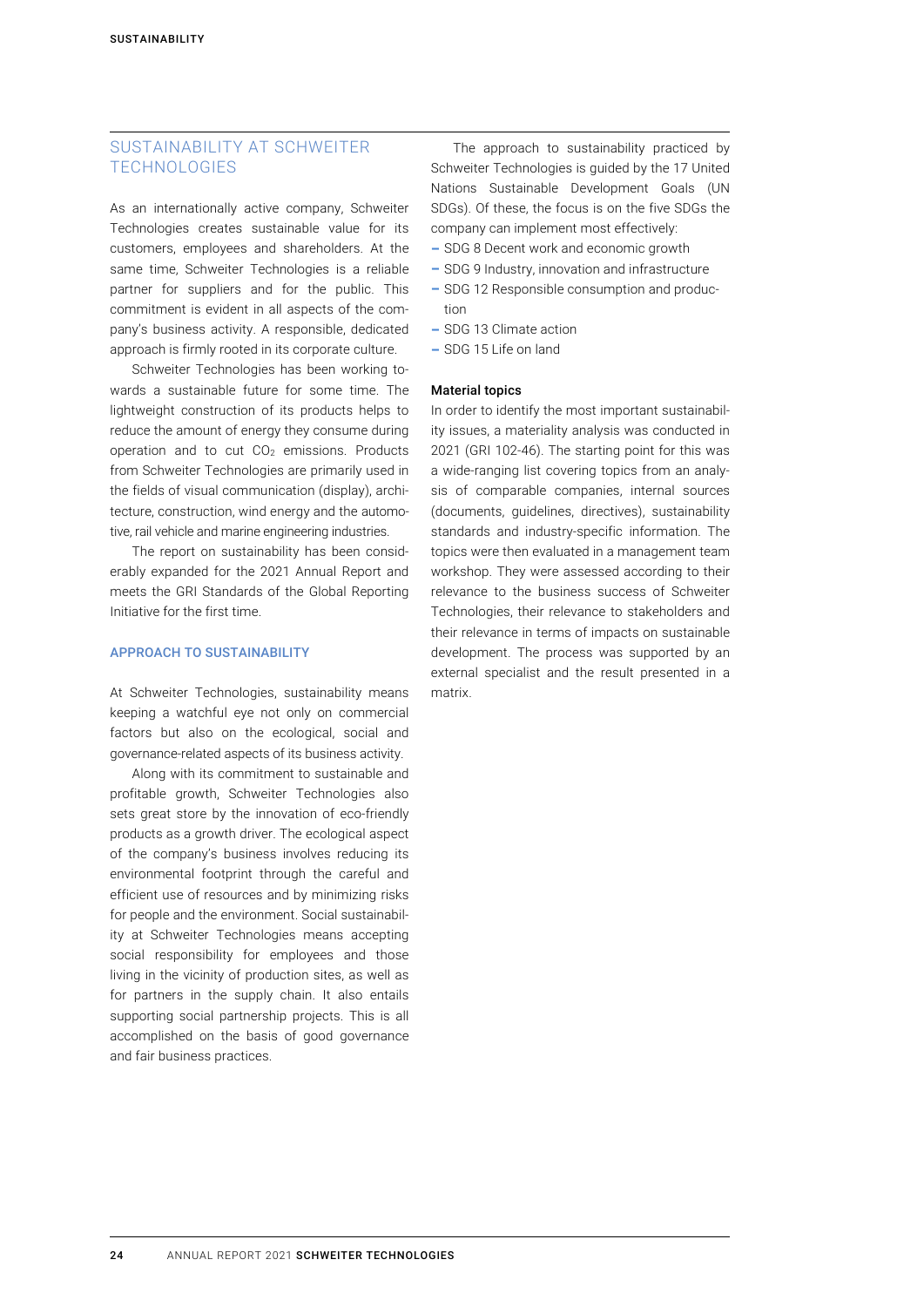# MATERIALITY MATRIX



The materiality matrix presents the fifteen topics which are most relevant to Schweiter Technologies (GRI 102-47). These material topics are systematically explained in the following report. The structure of the report is based around these topics. The material topics "Customer relations" and "Products with sustainable effect" do not have a chapter of their own as they are incorporated in other texts.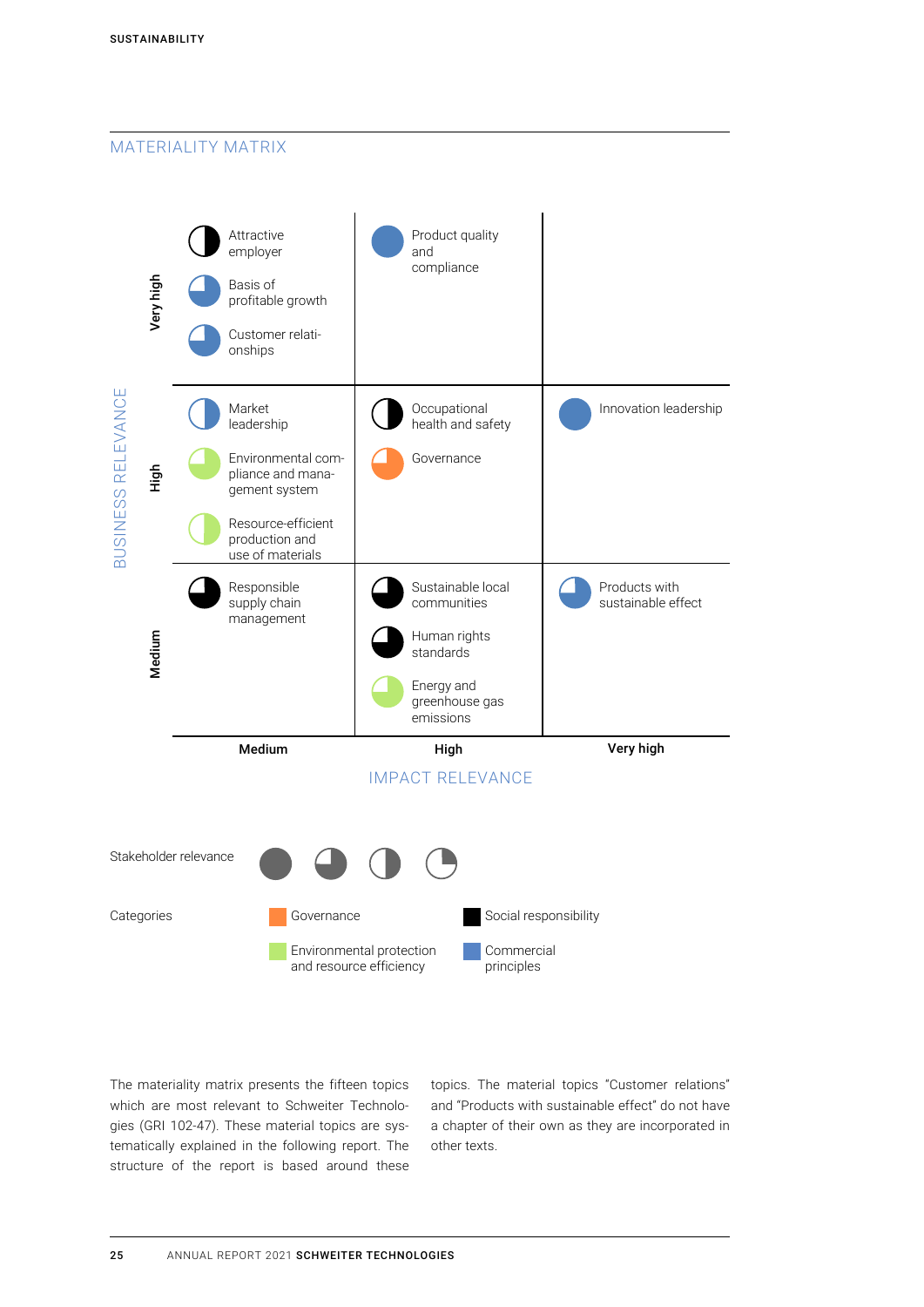#### <span id="page-3-0"></span>Stakeholder management

The establishment and maintenance of good relationships with all stakeholders is a key factor in sustainable business activity. The most important stakeholders include customers, employees, suppliers and shareholders (GRI 102-40). Stakeholders are identified and prioritized within the business segments through management reviews, SWOT analyses and/or specific stakeholder analyses carried out in the course of certification processes (GRI 102-42).

Schweiter Technologies conducts regular exchanges with all stakeholders in order to understand the individual needs of each interest group and identify new developments and market requirements at an early stage. This contact occurs in various ways and at different levels, depending on the group. Day-to-day communication is considered to be the most important form of interaction. Regular contact with customers and suppliers and in-person discussions with employees are essential for assessing satisfaction and well-being – and can uncover issues of relevance to the business (GRI 102-43).

Schweiter Technologies' customers demand materials and products for their applications that are reliable yet lightweight. Renewable raw materials and recycled materials that have the minimum environmental impact are of key importance here (GRI 102-44). Schweiter Technologies is committed to meeting the customer's needs with regard to sustainability and environmental compatibility – with trail-blazing technologies that enable the manufacture of high-quality products.

#### COMMERCIAL PRINCIPLES

#### A basis of profitable growth

Lasting and reliable partnerships with longstanding customers form the basis for Schweiter Technologies' business success. Innovative, environmentally friendly products, strong brands and production sites in close proximity to the main sales markets increase competitiveness and make an important contribution to the success of Schweiter Technologies' customers. Thanks to sustainable commercial practices, Schweiter Technologies has been expanding profitably for years: the company has a solid balance sheet with a high equity ratio and a strong liquidity position. As a global industrial company, Schweiter Technologies targets continued above-average growth,

with sights set on EBITDA margins in double-digit figures.

#### Market leadership

The individual business segments of Schweiter Technologies focus on applications in which innovative composite material solutions replace traditional materials. With a consistent focus on the end customer and excellent service availability, the business segments have acquired a detailed understanding of the requirements of the market. Once developed, new materials and composites are introduced on the global market and continual-

#### Balsa wood in wind turbine blades

The products of the Core Materials segment include balsa wood and PET foam for manufacturing hybrid wind turbine blades. Rotor blades for wind turbines are getting longer in the quest to absorb more energy and transfer greater torque to the hub. To reduce net weight, the blades must be as light as possible. Balsa wood is much lighter than any other type of wood or any high-density foam with similar characteristics. By using balsa wood from certified sources, Schweiter Technologies can provide its customers with the assurance that they are not contributing to the destruction of biodiversity or supporting any illegal forestry practices.

ly refined. Products are sold mainly through distribution partners. Thanks to its well-established brands and broad product range, Schweiter Technologies has access to the leading distribution channels.

In addition to specialization by the segments, synergies in the use of raw materials and manufacturing processes also occur between them, resulting in clear cost advantages over competitors who concentrate on a narrow product offering for specific markets. To achieve strategic added value, Schweiter Technologies is committed to an approach of forward or backward integration as appropriate. Good examples of this include offering selected functionally integrated systems and whole components made of composite materials in order to promote the acceptance of sandwich solutions in mobility applications, or controlling the entire balsa supply from seedling to saleable semifinished product.

#### Innovation leadership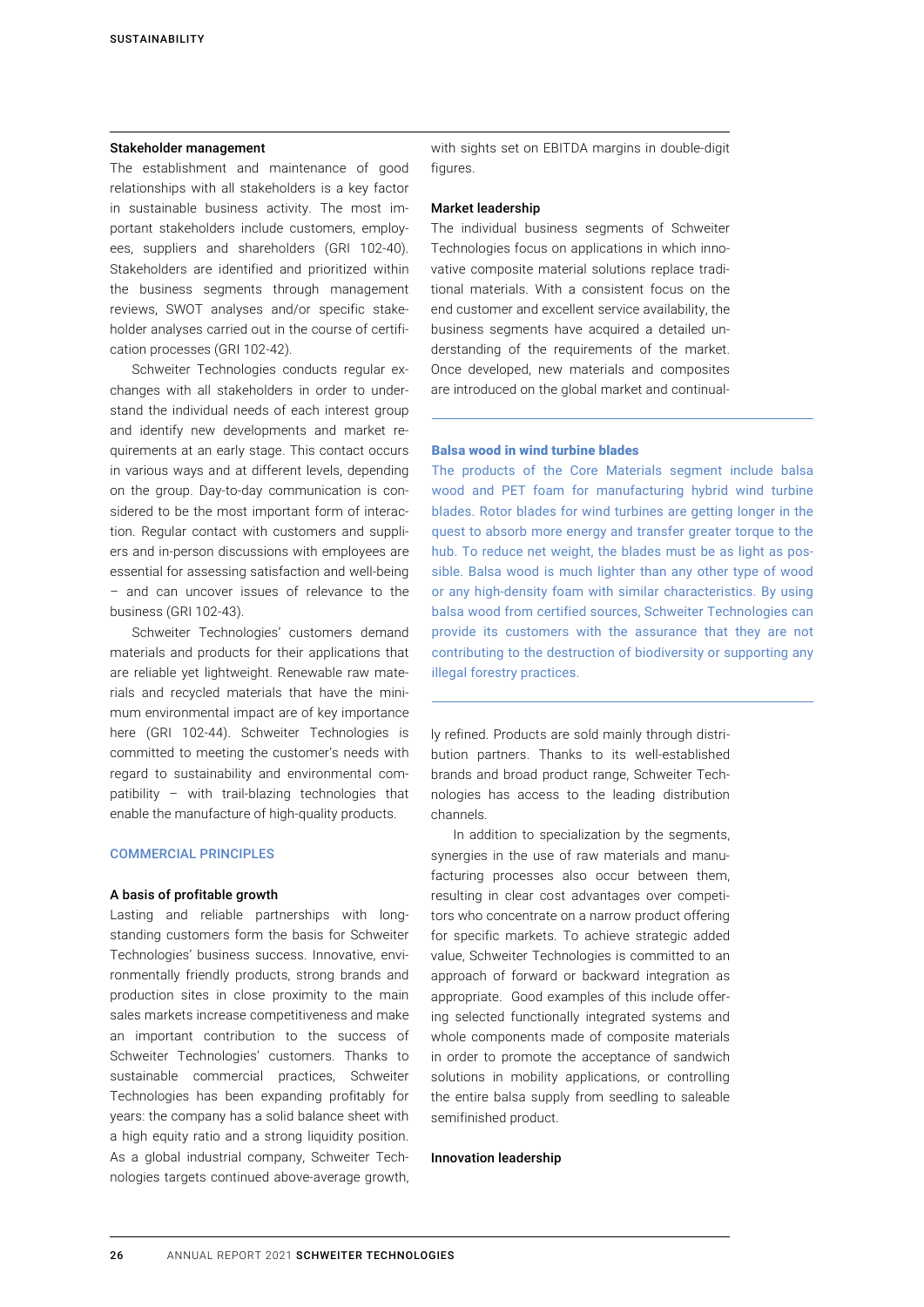For Schweiter Technologies, innovation is more than a growth driver. Innovation is the basis of the development of sustainable products with the stated aim of further reducing environmental impact. Schweiter Technologies can look back on a successful history as an innovation leader in improving resource efficiency. The products of the AIREX®, BALTEK®, ALUCOBOND®, DIBOND®, FOREX®, SMART-X® and KAPA® lines are essentially based on an intelligent combination of materials (foams and composite materials). Efficient amalgamation of the individual raw and other materials yields optimized product characteristics despite the reduced use of resources.

The research and development departments at Schweiter Technologies work continuously to improve technologies. Innovation does more than enable new markets to be tapped and better products to be developed: replacing materials which are less sustainable also reduces demand for resources. Furthermore, innovations make it possible to achieve better profit margins and provide opportunities for differentiation in an intensely competitive field. They also create attractive job openings and career development opportunities for highly qualified employees.

In the Transport & Industry segment, innovation leadership is assured by several teams of developers and engineers. They ensure a structured development process with specific stages of approval in the decision-making procedure. The segment is committed to innovative designs using environmentally friendly materials. The aim is to offer lightweight solutions which can make a major contribution to energy saving. In addition, by using recycled materials and recyclable components, they can offer sustainable alternatives.

In the Core Materials segment, im@c (Innovation Management At Composites) is a clearly defined innovation management process which covers every step from scouting through to development and series production. As pioneers of solutions based on PET and balsa wood, the segment continually strives to achieve the next level of optimization, for the benefit of customers and the environment. For example, during the year under review the segment managed to surpass its own record on resin absorption in its AIREX® product line thanks to the introduction of SealX technology.

The quality of development processes is monitored through the management assessment program and with the help of KPIs. In the Display segment, targets for innovation are checked by monitoring regrinding rates, production costs, thickness reports and customer satisfaction.

Schweiter Technologies provided evidence of its innovation leadership with a large number of new and enhanced products during the year under review. Apart from SealX, examples include the

## ALUCOBOND® façades

ALUCOBOND® façades consist of an extremely durable material with high levels of resistance to weather and dirt. They offer architects a maximum of design freedom with guaranteed functional reliability. The façades have a lifespan of 50+ years whilst being virtually maintenance-free - factors which have made the brand the undisputed leader in this market. The frontmounted, rear-ventilated façade design reduces heat transfer coefficients (U values) by around 45%, leading to better heat protection in the summer and improved thermal output in the winter. The core and aluminum panels of an ALUCOBOND® façade can be recycled in full at the end of their useful life. This is particularly sustainable, as melting down aluminum saves 95% of the energy that would be used in the initial extraction process for the material.

further development of ALUCOBOND® with its outstanding fire protection characteristics for use in building construction, ContourKore, the adaptive finishing option for balsa wood, the replacement of FRP interior fittings with recyclable components, a new flooring concept for the COMFLOOR® family with environmentally friendly materials, and the optimization of the use of resources in various product lines.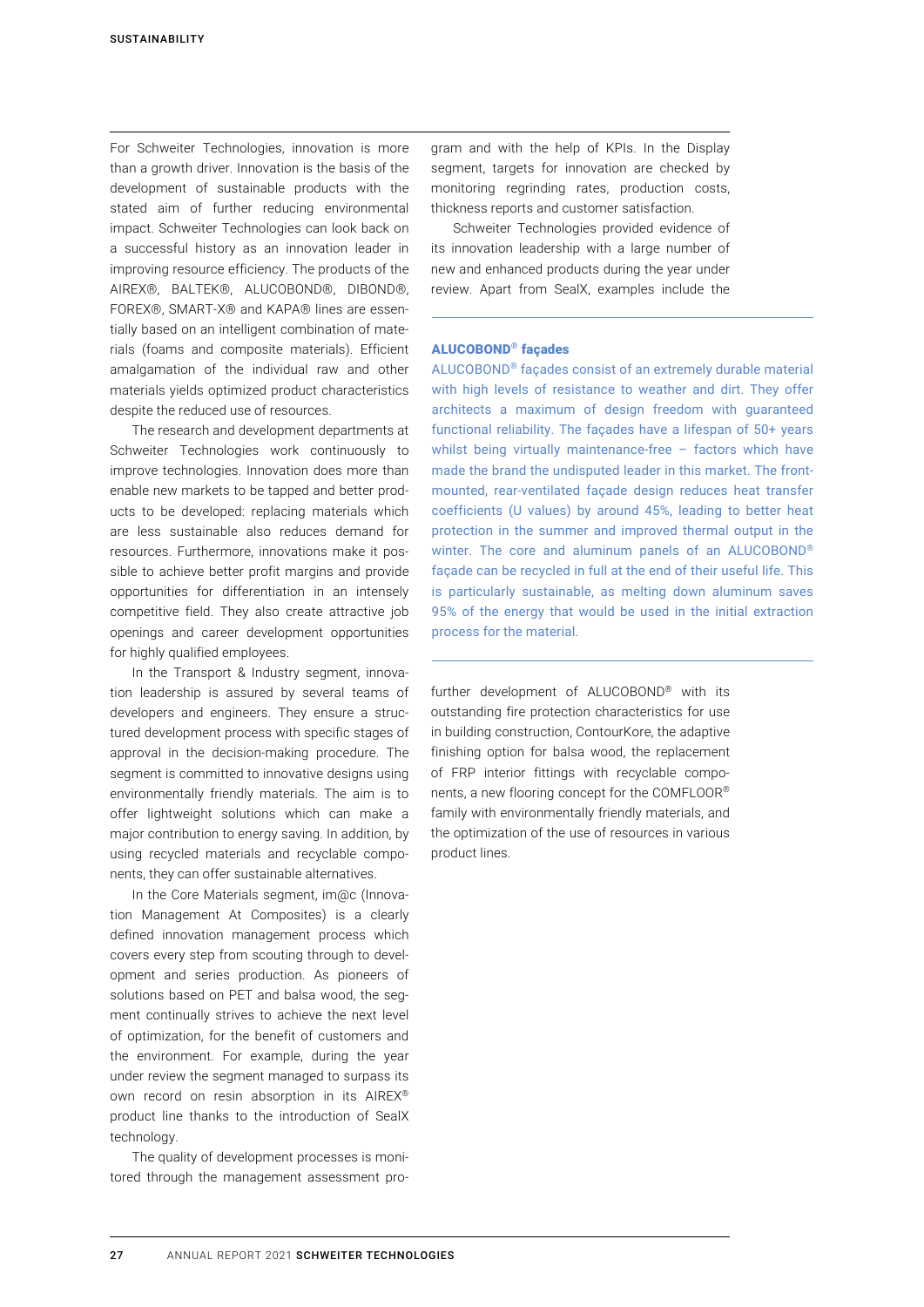#### Product quality and compliance

The highest quality standards and associated certification are of key importance at Schweiter Technologies – not least because in some areas only qualified materials may be supplied. The objective of quality assurance is to ensure compliance with all required standards. This is primarily a question of acquiring certification for materials such as architectural products or foams. The relevant processes for standardization are the responsibility of the product management team or local research and development departments. The approach to quality management is handled separately by the various production sites – except for the FSC certification process, which is set out for the whole of the Core Materials segment. By methodically interlinking management systems for quality (ISO 9001), environmental protection (ISO 14001) and occupational safety (ISO 45001), Schweiter Technologies can integrate environmental tasks smoothly into its operating processes. These industry norms are incorporated into a

company-wide management system for safety, health and environmental protection which is applied at all Group locations. The management

#### Bus roofs using XBODY® sandwich technology

Despite being low in weight, structural foam in the XBODY® sandwich technology has good insulating characteristics, leading to reduced auxiliary energy consumption in mobility applications. A bus roof using XBODY® sandwich technology has the optimum ratio of weight to rigidity. It is around 160 kg lighter than a steel roof and helps to reduce the amount of transport energy required per passenger. In the course of its service life, the roof can cut CO<sub>2</sub> emissions by up to 40 tonnes per vehicle. At the end of its lifespan, most of the aluminum in it can be recycled. The foam core consists of PET and PS and is also recyclable.

system established by Schweiter Technologies also provides a framework for promoting responsible activity by all employees.

#### Quality certification

| Type of certification                                                                                     | Number of<br>sites <sup>1</sup> |
|-----------------------------------------------------------------------------------------------------------|---------------------------------|
| FSC Forest Management (FSC-C019065), FSC Forest Management (FSC-C125018),<br>FSC-STD-40-004 (Version 3.0) | $\overline{4}$                  |
| DIN EN ISO 9001 - Quality management                                                                      | 22                              |
| DIN EN ISO 14001 - Environmental management                                                               | 14                              |
| DIN EN ISO 45001 - Occupational health and safety2                                                        | 12                              |
| DIN EN ISO 50001 - Energy management                                                                      | $\overline{4}$                  |
| ISO TS 16949 - Automotive quality management                                                              |                                 |
| IRIS ISO/TS 22163 - Railway applications quality management                                               | $\mathcal{P}$                   |

<sup>1</sup> Some sites are certified to several standards

<sup>2</sup> Previously OHSAS 18001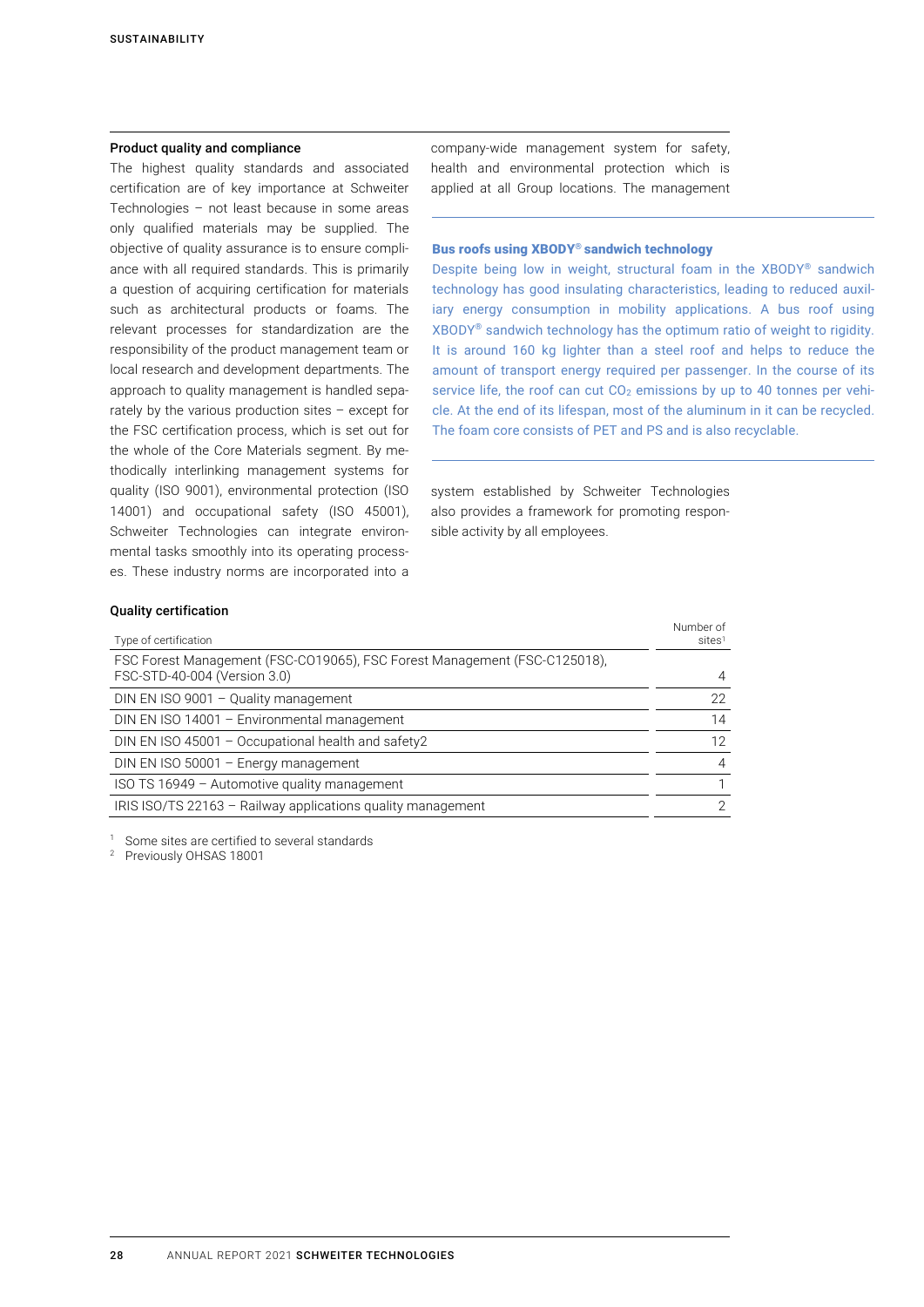## <span id="page-6-0"></span>ENVIRONMENTAL PROTECTION AND RESOURCE **EFFICIENCY**

#### Environmental compliance and management system

More and more stakeholders are taking an interest in the environmental performance of Schweiter Technologies' products – and of the company itself. A prime example of this is the wind energy segment, which is essentially driven by political decision-making. Expectations of suppliers such as Schweiter Technologies regarding environmental protection, resource efficiency and sustainability are correspondingly high. Overall, Schweiter Technologies primarily operates in sectors in which environmental management systems are expected or even prescribed by customers. In the mobility industry, the standards relating to this are a basic condition for even being accepted into the circle of approved providers. In the European local public transport sector, development, supply chains and manufacturing all have to meet international railway industry standards (IRIS/ISO TS 22163) and/or the specific requirements of bus manufacturers. In 2010, the Core Materials segment was the first global producer to be certified by the Forest Stewardship Council (FSC). Since then, the certification for both balsa wood plantations in Ecuador and Papua New Guinea has been maintained without interruption.

In the emerging economies too, compliance with environment laws and relevant requirements is strictly adhered to. Thanks to its company-wide environmental management system, Schweiter Technologies is in possession of the data required by local authorities, including those in China and India.

Schweiter Technologies targets continual improvement in areas such as environmental impact, energy consumption, waste management, production, productivity, operating costs and customer image. In the Core Materials segment, the environment program is managed primarily by staff at the local production sites. The aim is to certify the sites to ISO 14001 by the end of 2022. In the Transport & Industry segment, this has already been achieved, with the exception of the site in Poland. The same applies to the Architecture segment in China (Changzou and Shanghai) and all sites in the Display segment.

Key figures for areas of environmental concern including water and energy consumption, waste, production efficiency and emissions of volatile substances, etc., are recorded and monitored at Schweiter Technologies within the framework of ISO 14001. The respective impacts are assessed in an annual management report. Appropriate measures for rectification and improvement are

#### COMFLOOR® heated floor systems

The COMFLOOR® design combines lightweight sandwich technology with integrated functionality. The panel's integrated foam core insulates the heating system from other elements capable of transferring heat, while an aluminum layer on top optimizes thermal distribution to the passenger area. COM-FLOOR® combines superior thermal comfort with a minimum of energy consumption. Metal cover sheets on both sides ensure optimal protection against moisture, scratches and other mechanical damage. Use of the COMFLOOR® system enables a reduction in vehicle weight of up to 750 kg per carriage. The lower weight of each unit saves energy and significantly reduces wear on vehicle wheels, axles and brakes. Strong, durable construction provides reliable, maintenance-free operation for periods of up to 30 years. The floor modules are made of ecofriendly, recyclable materials.

identified through ISO audits or on the basis of feedback from the authorities.

The discussion surrounding hazardous materials has intensified in recent years and has become a significant factor in customers' decisionmaking. The gradual introduction of the REACH regulation (governing the registration and authorization of chemicals) has brought about a farranging restructuring of European chemicals policy, with the main aim being to protect human health and the environment. Schweiter Technologies sees its top priority as the elimination of all hazardous processes and materials – substrates are only manufactured from raw materials that do not pose any risk to humans or the environment. In addition, the Core Materials segment has further increased its efforts as part of Operation Clean Sweep (OCS): the campaign issues guidelines aimed at helping plant managers at production sites in the plastics industry to reduce the leakage of pellets into the environment. Schweiter Technologies prevents the release of plastic particles and powder at its production sites through the installation of sophisticated filters.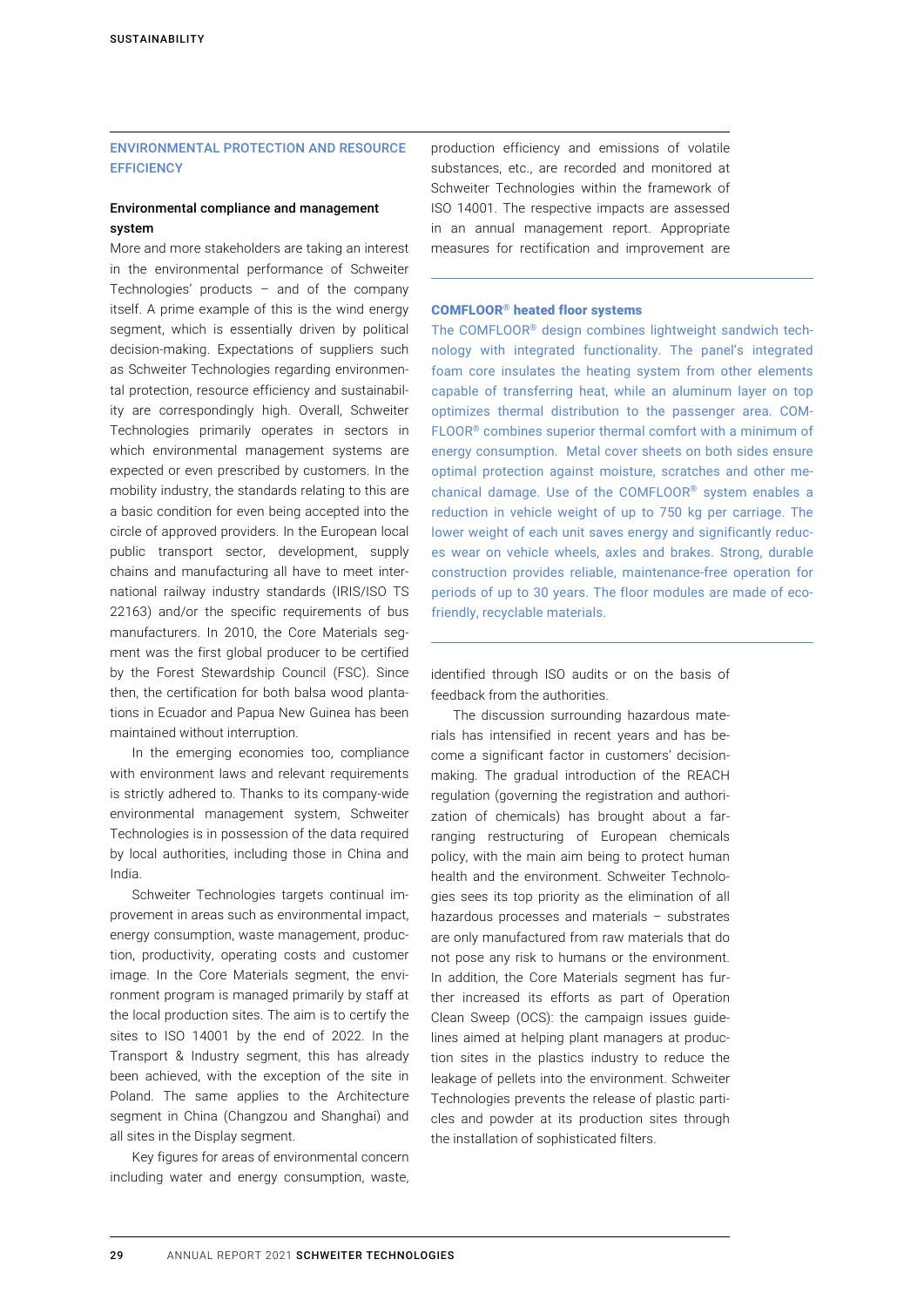# Resource-efficient production and use of materials

At Schweiter Technologies, a particular focus is placed on the systematic and sustainable protection of natural resources. Because resource efficiency has always been equated with cost efficiency, this is a subject that has already attracted a great deal of attention in the past. A general reduction in consumption  $-$  for example by systematically reducing and recycling waste metal – can lower production costs considerably. At the production sites there are several initiatives for continually improving waste reduction and reusing materials in the production processes with the aim of reducing Schweiter Technologies' environmental footprint. In the business segments, resource efficiency is increasingly being seen as an essential component in the effective and sustainable manufacture of a quality product.

Schweiter Technologies is committed to reducing the use of raw materials while maintaining product performance. In addition, manufacturing processes are consistently being optimized to reduce waste and re-use waste materials or convert them into other products. The business segments set specific targets for each production site and each product. These are monitored regularly and form the basis for decisions on the implementation of measures for improvement. It is a key concern of Schweiter Technologies to make all stages in the production process as environmentally friendly and efficient as possible. The main focus here is on the targeted prevention of wastefulness. The recycling of raw materials in the manufacturing process and the recovery of production waste have been standard practice in the individual business segments for years. A further target is to eliminate hazardous substances as far as possible in all manufacturing processes. Research into potential substitutes for the remaining critical components is ongoing.

In the year under review, the Transport & Industry segment was able to substantially reduce the amount of single-use packaging materials along the entire supply chain, in consultation with suppliers and customers. The market launch of a floor system based on recycled material has been considered a major success.

In China, the Architecture segment succeeded in testing ALUCOBOND® A2 manufacture using recycled core material and transferring it into production. A whole series of products in China now enjoy certification with the maximum three green stars from the quality control body China Green Building Materials. The award is given to energy-saving, practical and recyclable products and guarantees that the use of resources and the environmental impact of the product over its full life cycle are kept to a minimum. Schweiter Technologies is one of the first companies ever to receive this certification.

#### Environmentally friendly balsa wood plantations

With 11,000 hectares under cultivation in Ecuador and around 3,000 in Papua New Guinea, Core Materials segment is one of the world's biggest balsa wood producers. The segment controls the whole balsa value chain, covering planting, cultivation using the best forestry practices, harvesting, and the production processes of the Forest Management Units (FMUs), which are all FSC-certified. Supplementing global sustainability concepts and guided by the objectives of the sustainability strategy, the segment has developed a policy on environmental monitoring and resource optimization for the forestry plantations in Ecuador and Papua New Guinea that concords with the United Nations SDGs and the aspirations of the FSC. The aims are sustainable management of the plantations, protection and preservation of the forests, improvement of forestry practices and the protection of land and water resources and biodiversity. Both locations invest annually in reforestation and genetic programs to increase the biomass per hectare. External and internal studies have confirmed that the balsa wood plantations in Ecuador and Papua New Guinea have an extremely positive impact on the environment.

In the Display segment, key improvements in the areas of waste reduction and the consumption of resources were made at every production site. Several products (e.g. ALUCOBOND® and SIN-TRA®) are fully recyclable: the respective resources can be fed back into the production cycle at the end of the lifecycle without difficulty. In the USA, new ways are being explored of increasing the proportion of recycled material used in product manufacture.

In the Core Materials segment, research and development teams are working continuously to optimize combinations of quality and properties to make PET and balsa wood products even more lightweight, greener and more sustainable. The PET foams have been developed to absorb substantially less resin when processed into composite material components by the customer, thus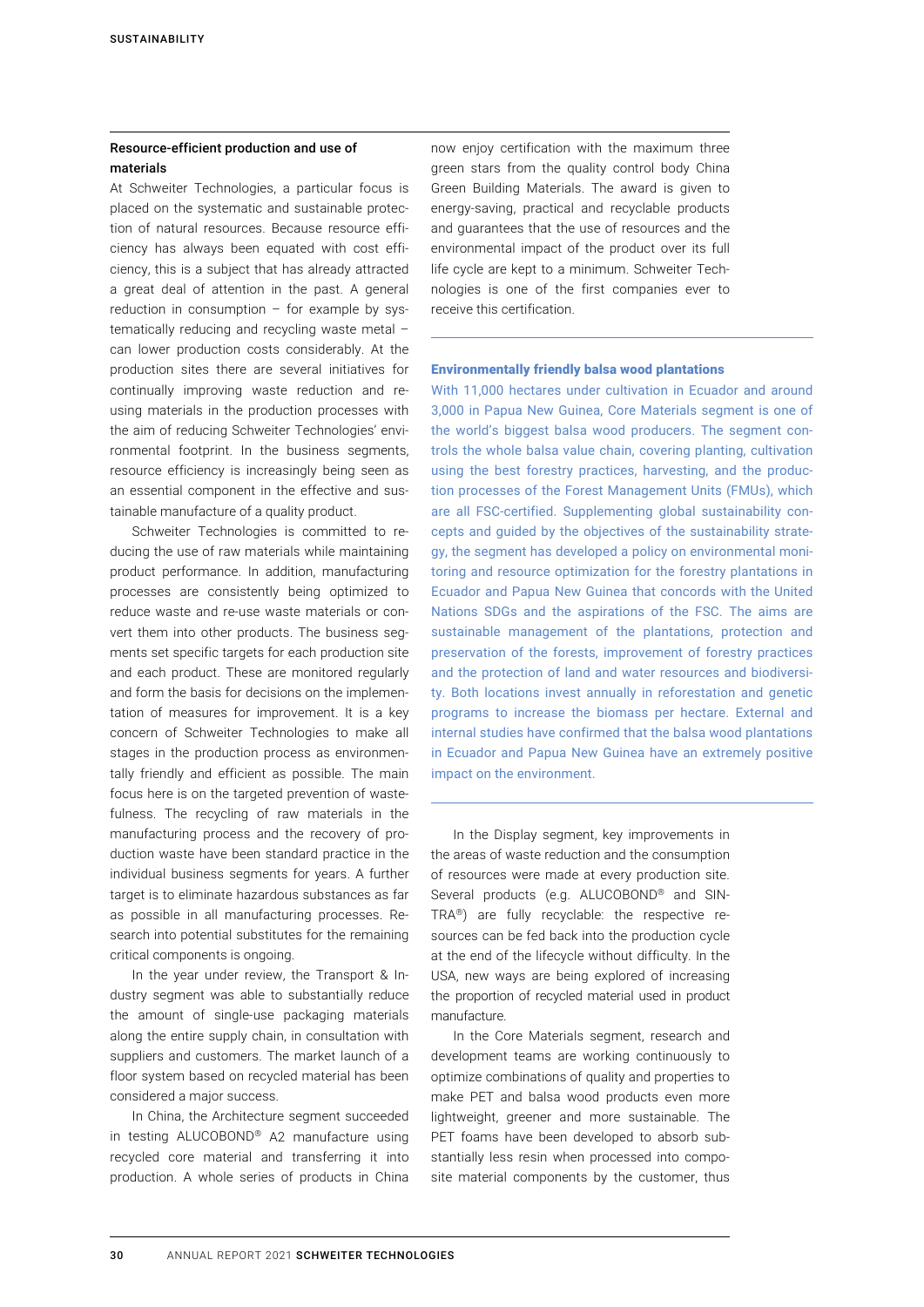preventing excessive consumption of materials. During the reporting year, further work on developing products with reduced raw materials (BALTEK® SealX, BALTEK® Zero) was carried out and is now in its final phase.

Each site uses the performance of the previous year as a benchmark and attempts to raise employees' awareness of resource efficiency. At the appropriately certified sites, figures on the consumption of materials are recorded in line with the requirements of ISO 14001. By comparing performance against production-related targets and guidelines, progress can be accurately monitored. For example, in the Core Materials segment it was possible to reduce the amount of waste in the 2020 reporting year by 8%, despite achieving a considerable increase in production. At the High Point site, the production volume was increased by 44% – with water consumption 16% below the level of 2019.

2020

#### Key figures: waste management $1$

| Waste (total) in t            | 19 285  |
|-------------------------------|---------|
| Commercial waste <sup>2</sup> | 18 3 22 |
| Incineration                  | 6646    |
| Landfill                      | 5455    |
| Recycling                     | 6 2 2 1 |
| <b>Hazardous waste</b>        | 963     |
| Incineration                  | 579     |
| Landfill                      | 34      |
| Recycling                     | 349     |
|                               |         |

<sup>1</sup> The figures for commercial and hazardous waste include all manufacturing companies in the Schweiter Technologies Group. Distribution companies and the headquarters in Steinhausen are not included.

<sup>2</sup> Not all manufacturing companies recorded commercial and hazardous waste separately. 1 562 t of a total 18 322 t of commercial waste therefore contains small quantities of hazardous waste.

#### Energy and greenhouse gas emissions

Schweiter Technologies' customers increasingly now expect products to have the minimum possible carbon footprint. One focus at Schweiter Technologies is therefore on reducing operational greenhouse gas emissions (scope 1 and 2). To check the effectiveness of measures to reduce energy consumption and greenhouse gas emissions, Schweiter Technologies constantly monitors the relevant key figures at production-site level and compares them against results from previous years. In the year under review, the environmental indicators were recorded and collated consistently across all production sites and the results presented for the Group as a whole for the first time.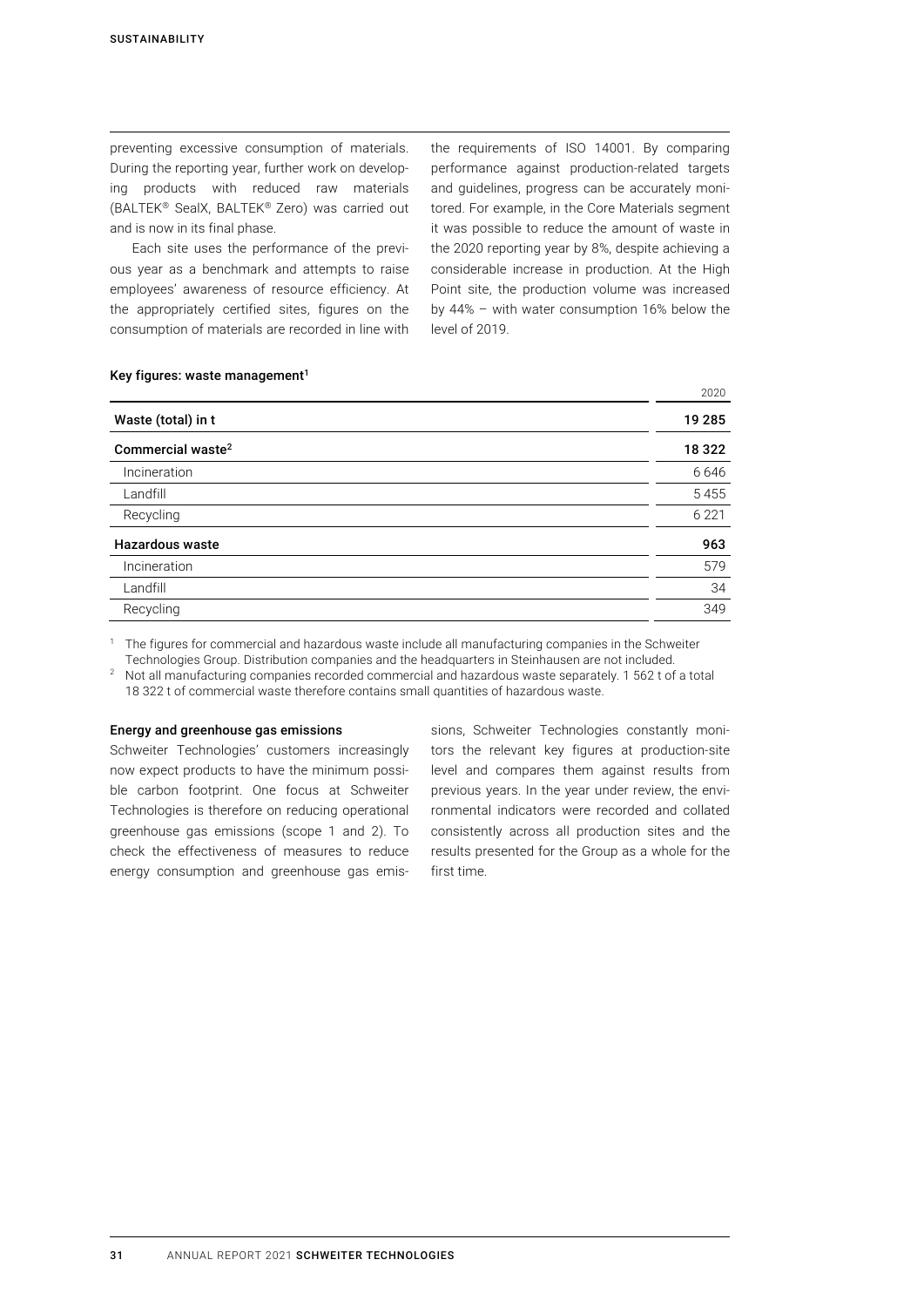#### Key figures: environment<sup>1</sup>

|                                   | 2020     |
|-----------------------------------|----------|
| <b>ENERGY</b>                     |          |
| Energy consumption (total) in MWh | 415 056  |
| Of which renewable                | 65 243   |
| <b>Electricity</b>                | 175 862  |
| Total renewable electricity       | 47 117   |
| Heating                           | 212 505  |
| Natural gas                       | 196 666  |
| Oil                               | 647      |
| District heating                  | 15 1 9 2 |
| <b>Fuels</b>                      | 26 688   |
| Diesel                            | 24 3 67  |
| Petrol and LPG                    | 2 3 2 2  |

#### GREENHOUSE GAS EMISSIONS2

| Greenhouse gas emissions (total) in tCO <sub>2</sub> e | 110 645 |
|--------------------------------------------------------|---------|
| Scope 1                                                | 47 556  |
| Natural gas                                            | 40 310  |
| Heating oil                                            | 173     |
| Diesel                                                 | 6515    |
| Petrol and LPG                                         | 558     |
| Scope 2                                                | 63 089  |
| Electricity                                            | 59716   |
| District heating                                       | 3 3 7 3 |
|                                                        |         |

<sup>1</sup> The environment figures are for all manufacturing companies in the Schweiter Technologies Group. Distribution companies and the headquarters in Steinhausen are not included because of their relatively low environmental impact.

<sup>2</sup> The greenhouse gas inventory was calculated in line with WRI/WBCSD Greenhouse Gas Protocol guidelines. Scope 1: emissions from the companies' own heating systems. Scope 2: emissions arising from the production of electricity and district heating purchased by the companies. Emissions factors used: current versions of IEA and DEFRA.

Projects to reduce energy consumption and greenhouse gas emissions are being implemented at most locations. For example, some of the lighting in the production halls at a number of sites has been replaced with energy-saving intelligently controlled LED systems. In Switzerland, a new vacuum pump regulator with a selective control system and a new panel saw with a nesting program for reducing foam waste were successfully put into operation. In the Architecture segment's sites in China, the recycling of core materials continued to be a priority during the reporting year. In India, an extensive overhaul and improvement of existing production lines was carried out, resulting in a reduction of energy consumption. At some plants in the Display segment, a decrease in energy consumption was achieved despite increased production.

In Switzerland, 100% of the electricity required already comes from hydropower. At other locations, the use of renewable energy sources is being vigorously pursued on an ongoing basis. The balsa wood operation in Ecuador can be carried out sustainably thanks to the ready availability of hydroelectric power. Both in Ecuador and in Papua New Guinea, wood-drying processes are fueled by burning biomass.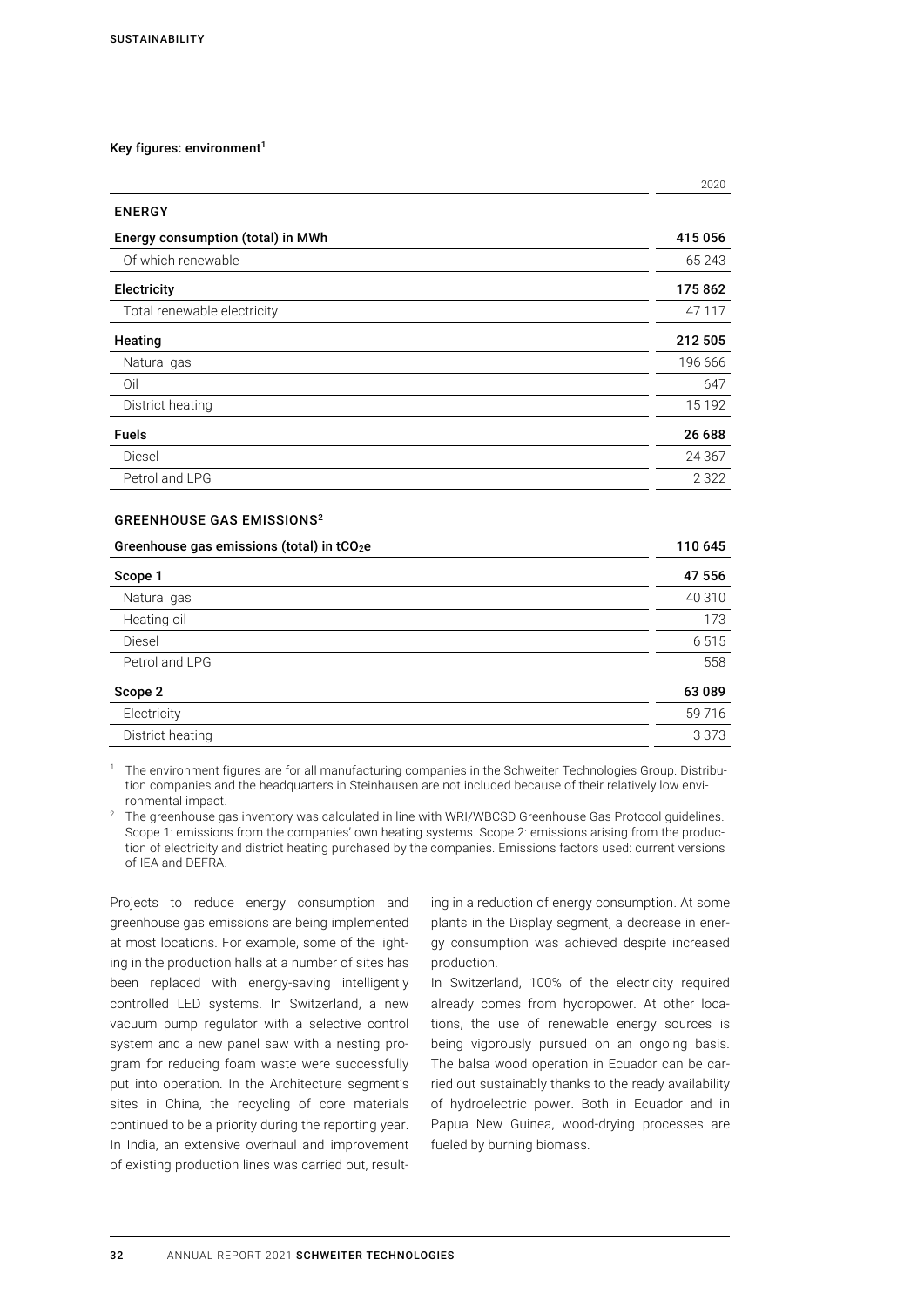For all manufacturing processes at Schweiter Technologies, energy consumption is also a significant cost factor. Energy costs have seen a sharp increase worldwide – especially during the year under review. Reducing the consumption of electricity and gas not only leads to a fall in  $CO<sub>2</sub>$  emissions but also helps keep production costs under control. As CO<sub>2</sub> emissions are increasingly subject to taxation in many countries, reducing greenhouse gas emissions as a direct result of lower energy consumption offers further possible cost reductions.

The CO2 footprint of the products is not only generated by operational emissions, of course. As a company that processes a lot of material – including large quantities of plastic and aluminum – another priority at Schweiter Technologies is the optimization of the use of materials in its products. Success has also been achieved in this area during the reporting year.

For example, Schweiter Technologies achieved a high level of market acceptance for its CO<sub>2</sub>-free product DISPA® and its sustainable ALUCOBOND® façade panels. A focus is also being placed on the development of new products which use reduced quantities of raw materials or CO<sub>2</sub>-free raw materials, and on manufacturing that uses the maximum amount of recycled material. The segments are also working to adapt existing raw materials to achieve CO<sub>2</sub>-neutrality and to develop the opportunities to systematically recycle products at the end of their service life.

### SOCIAL RESPONSIBILITY

#### Occupational health and safety

One of Schweiter Technologies' fundamental values is to uphold the highest standards of health and safety. Schweiter Technologies provides its employees with a safe and healthy working environment in order to protect their health and wellbeing. Complex manufacturing processes and working with large, sophisticated production plants requires a constant focus on safety measures and relevant training courses. The most important aims of Schweiter Technologies are simple and clear: the target is a safe and healthy working environment with a zero-accident policy and the lowest possible number of absences.

Schweiter Technologies has developed a number of guidelines, protocols, procedures and programs designed to increase awareness of the company's mission and objectives, minimize accidents and raise employee awareness of health and safety issues at work, at home and during leisure time. The programs for compliance with safety regulations are led and coordinated by an EHS manager at the individual production sites. Employees are heavily involved in the creation and implementation of the health and safety system.

#### Using Ocean PET for a camper van that runs on solar power

The Core Materials and Transport & Industry segments are official technical partners in the "Solar Butterfly" project. This involves constructing a camper van that runs on self-generated solar energy, with the aim of increasing public awareness of solar power and environmental protection. Ocean PET, a raw material made from plastic waste recovered from the ocean, was used to manufacture a high-quality AIREX<sup>®</sup> foam, which is going to be incorporated in the lightweight sandwich panels of the camper van. The business segments are making an important contribution to the success of the project in this way.

Examples include risk analyses, investigation of accidents and incidents, definition of standard operating procedures (SOP), EHS courses and inclusion in safety committees. Depending on the location, potential risks are identified, mechanisms for prevention and control formulated, regular safety inspections conducted, and safety training and emergency drills carried out in line with an occupational safety management system that meets the requirements of ISO 45001. An external audit of the occupational safety management system is carried out every year at locations which have the relevant certification.

Depending on the segment and location, various courses and training sessions are held for employees – as well as for suppliers and visitors. In the year under review, most of the courses and training sessions took place online due to the Covid pandemic.

The following topics are covered:

- $-$  First aid
- $-$  Ear protection
- Fall prevention
- Working with electricity
- Cutting and hot work
- $-$  Fire prevention
- Working with hazardous materials
- Working with forklifts and cranes
- Personal protective equipment
- Weather emergencies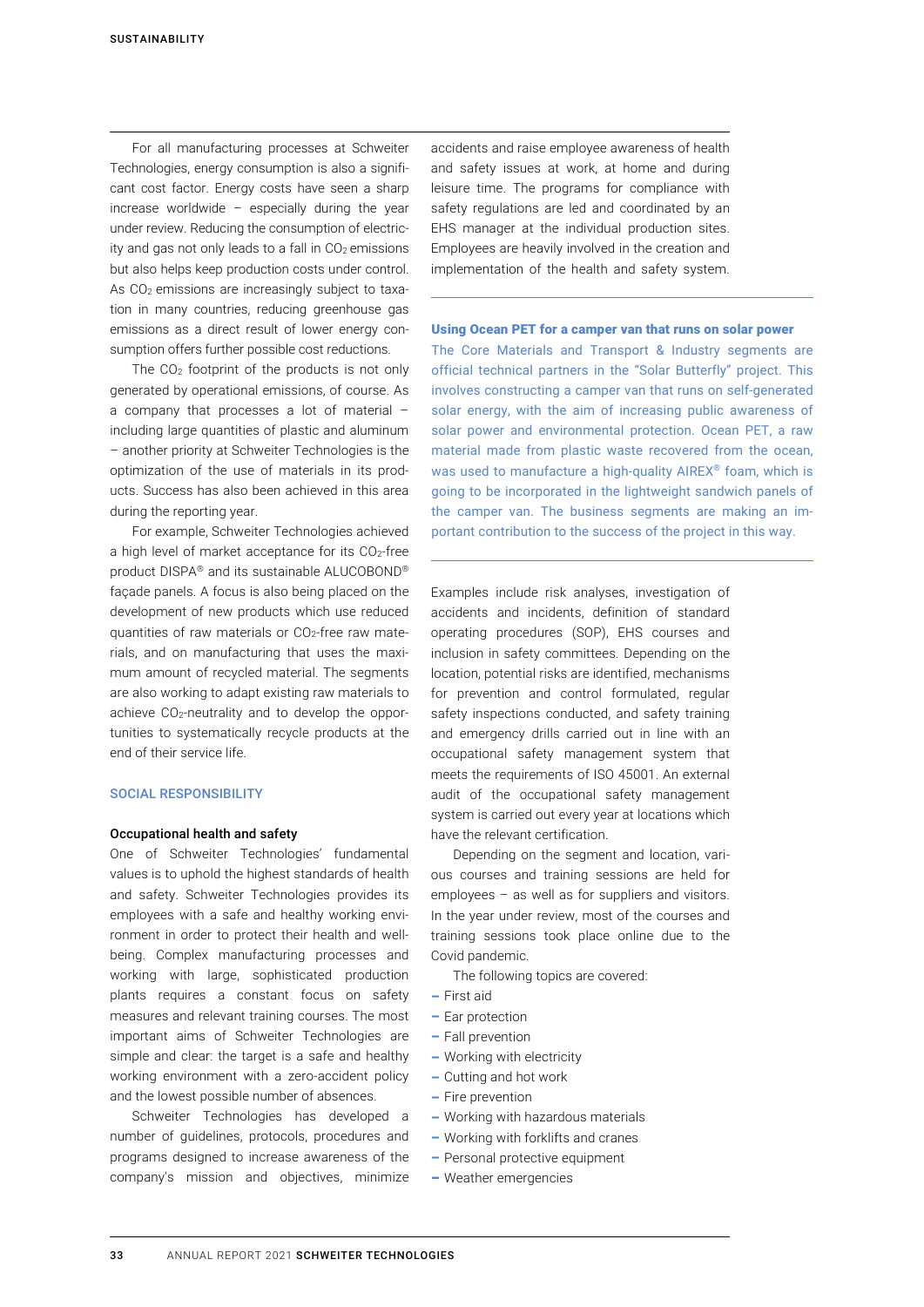Employees are obliged to report all near-accidents, first-aid incidents and accidents involving injuries, as well as any environmental incidents. In addition to talking to a line manager or a safety or HR manager, employees can also make use of the hotline provided. This reporting procedure forms part of the company's safety culture.

The key figures regularly recorded at the locations include the number of incidents, nearaccidents and accidents (Recordable Case Rate; RCR) or absenteeism (Lost Time Injury and Illness Rate; LTIIR). The reports, including cause analysis and preventive measures, are forwarded to the locations in order to prevent similar incidents from occurring. In addition to this, an annual EHS management inspection takes place at the production sites.

Schweiter Technologies employees also have access to a range of occupational health services, including health promotion programs. These also vary depending on the segment and location, and cover topics such as:

- Health check-up at the workplace
- Free vaccinations (flu, Covid)
- Covid prevention program
- Health advice
- Financial incentives for sporting activities
- Financial support for private medical care
- Access to company doctors or telemedicine services

Schweiter Technologies recorded a number of advances in the area of health and safety at work in 2021. For example, in the Transport & Industry and Display segments, not one accident involving serious injury was reported during the year. Several locations recorded no accidents at all, so no accident-related absences were registered. The 5- S method is used as an instrument to ensure workplaces and their surroundings are kept safe, clear and clean. This is the basis for continually improving work processes. At the locations in Switzerland, the accident rate remained at the consistently low level of previous years: there were no serious injuries and only a small number of work-related absences. SUVA, the compulsory accident insurance fund, consequently gave the production companies a lower risk rating, which in turn meant a reduction in insurance premiums. The Statesville production site in the Display segment was rated as a leader in safety by the North Carolina Department of Labor and received a "Gold Award". The Benton site won the "Governor's Award" in recognition of 500,000 working hours with no accident-related absences. In the Core Materials segment, too, the number of accidents in the reporting year continued to fall thanks to increased awareness.

|                                                                                | 2020    |
|--------------------------------------------------------------------------------|---------|
| Number of employees covered by a management system for occupational safety and |         |
| health                                                                         | 4 2 1 4 |
| Number of occupational accidents                                               | 28      |
| Absences due to occupational accidents (days)                                  | 736.5   |
|                                                                                |         |

<sup>1</sup> The figures for occupational safety include employees at all manufacturing companies in the Schweiter Technologies Group. Distribution companies and the headquarters in Steinhausen are not included.

#### Key figures: occupational safety<sup>1</sup>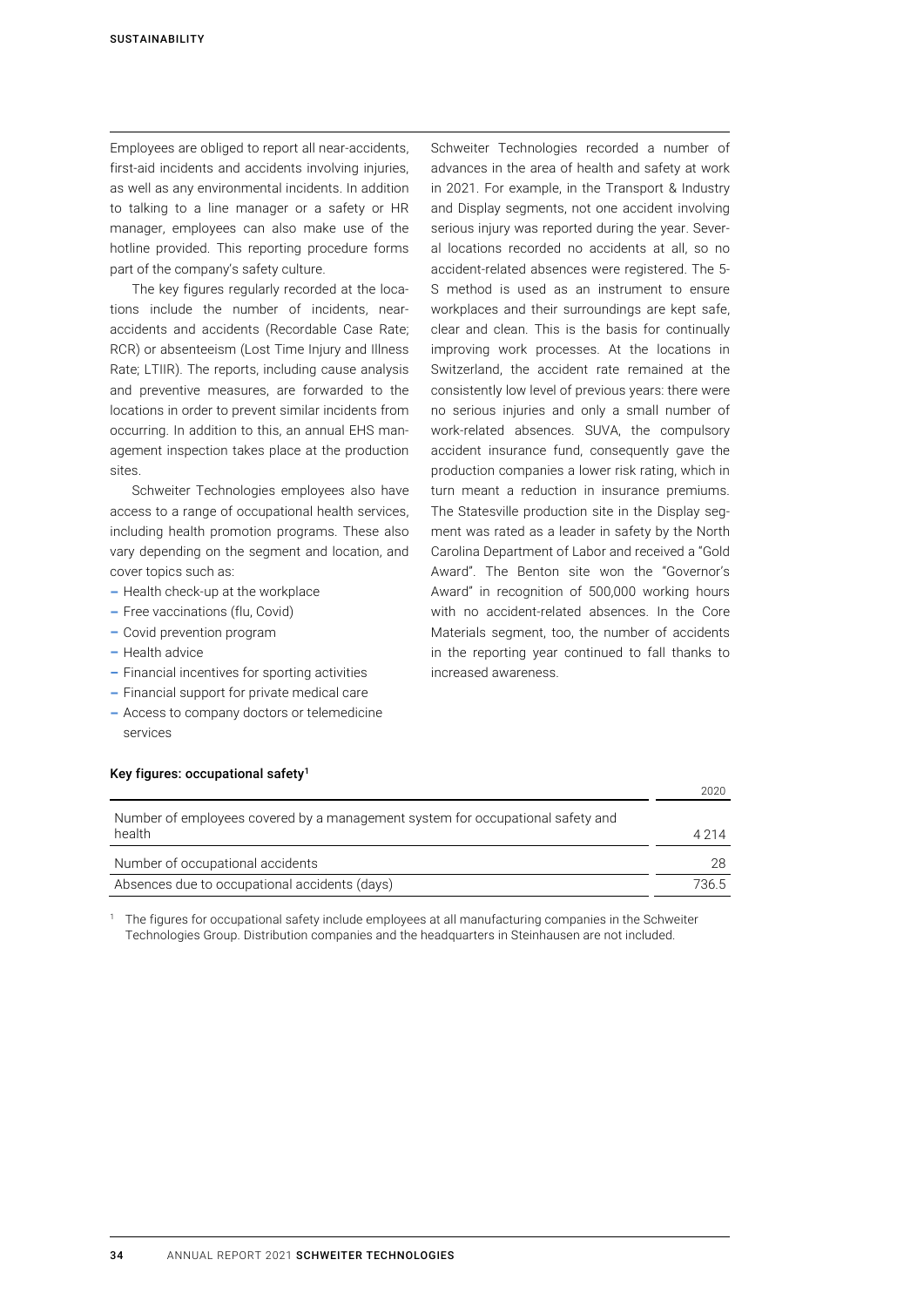## Attractive employer

Only by being an attractive employer is it possible to attract, retain and develop employees in the various regions around the world. Good employer branding has a positive impact on staff recruitment and loyalty. Important requirements include creating a good working environment, improving the quality and efficiency of work and maintaining a strong team spirit. Every employee wants to work in a company that not only offers appropriate payment but also respectful interaction, a friendly environment and transparent communications.

One of the fundamental principles of Schweiter Technologies is that employees of all levels and at all locations should be paid fairly and in line with the market. The good image of the company is further reinforced through established brands or locations named after the product manufactured there (Airex in Switzerland, Alucobond in China, Plantabal in Ecuador).

The basis for employer branding is the Schweiter Technologies Code of Conduct. During the reporting year, an initiative was launched to optimize employer branding. It includes online job portals, an online tool for the application process and a digital employee survey. The segment in Asia has launched a plan in China to encourage the continued employment of staff in key positions. In India, flexible working arrangements were promoted, with greater consideration given to work-life balance.

To meet recruitment and retention targets, the relevant figures are monitored in an HR cockpit. For example, staff turnover is monitored on a quarterly basis at all locations and compared with the figures for the market concerned. Schweiter Technologies uses a wide range of processes to record and assess the attractiveness of the working environment, from annual staff interviews with line managers to discussions about professional development, absences and leaving, to employee satisfaction surveys. During the reporting year, employee satisfaction was at a high level compared with other industrial companies. The best scores were achieved for strategy, vision and culture, targets and performance, and for relationships with colleagues; the lowest-scoring area was health, undoubtedly overshadowed by the Covid situation at the time. A great majority of employees would recommend Schweiter Technologies to a friend or acquaintance.

In the wake of the Covid pandemic, various locations in the USA and in parts of Europe and Asia found themselves confronted with serious staff shortages during the reporting year. Short-time working at some sites and the demand for overtime at others required intelligent solutions. The company was able to cope with the situation thanks to the willingness of some employees to move to other locations, even in other countries, where legal constraints permitted. Schweiter Technologies aims to meet similar challenges in the future by continuing to promote greater flexibility of personnel resources – for example by optimizing the ratio of short-term and permanent contracts and through personnel leasing.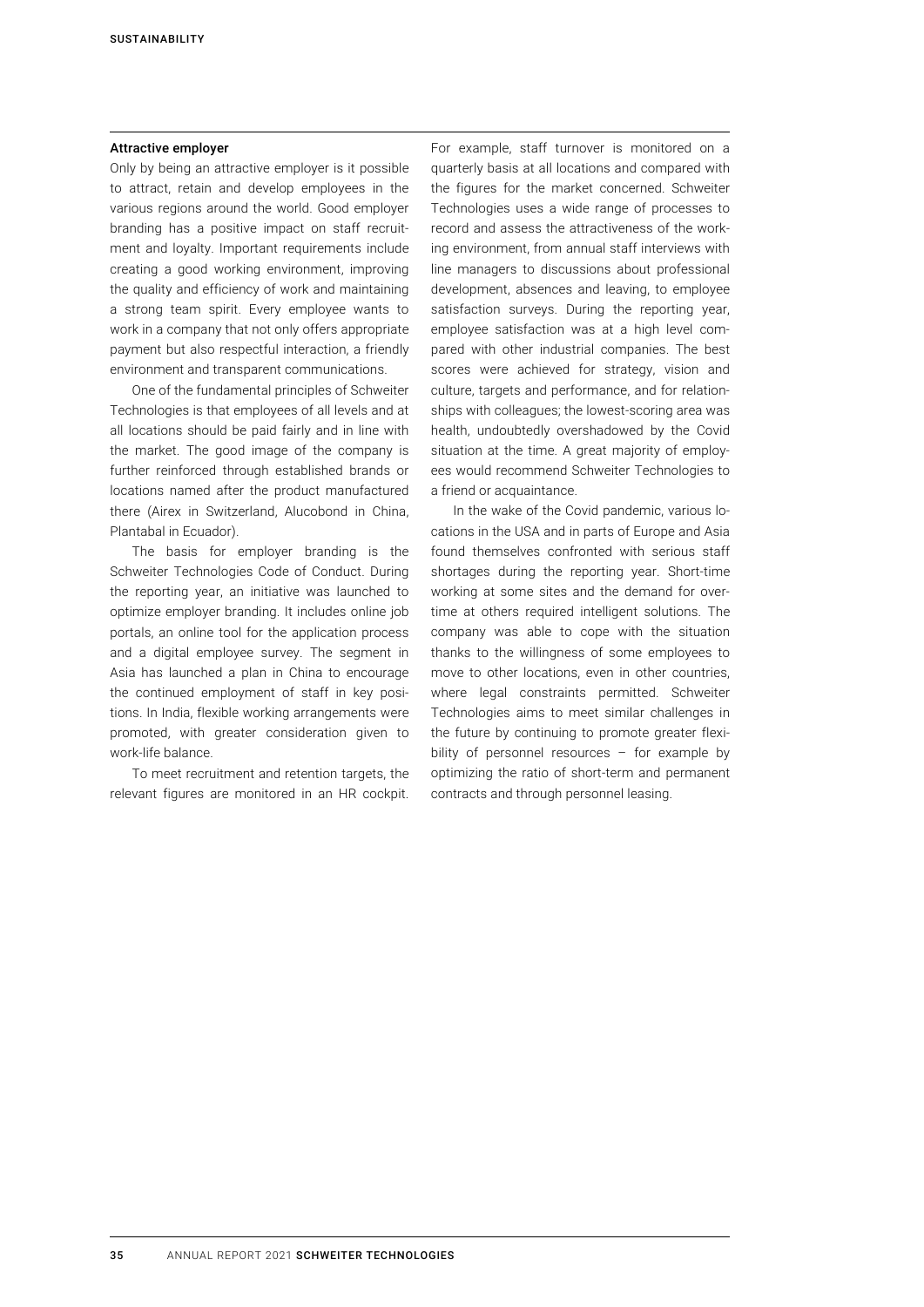## Key figures: employees, including trainees and limited contracts

|                                 |                              | 2021               |                       | 2020               |
|---------------------------------|------------------------------|--------------------|-----------------------|--------------------|
|                                 | <b>Salaried</b><br>employees | Waged<br>employees | Salaried<br>employees | Waged<br>employees |
| Number of employees             | 1 2 0 9                      | 3 2 7 3            | 1 2 1 2               | 3 1 8 7            |
| male                            | 733                          | 3012               | 727                   | 2932               |
| female                          | 476                          | 261                | 485                   | 255                |
| New appointments (total)        | 183                          | 745                | 137                   | 773                |
| internal                        | 51                           | 76                 | 21                    | 53                 |
| external                        | 132                          | 669                | 116                   | 720                |
| Departures (total) <sup>1</sup> | 139                          | 706                | 144                   | 594                |
| Turnover (total) <sup>2</sup>   | 6.9%                         | 7.7%               | 5.5%                  | 5.3%               |
| Average age                     | 43.2                         | 39.0               | 42.9                  | 39.0               |
| Average length of service       | 10.9                         | 8.3                | 11.2                  | 8.6                |

<sup>1</sup> All employees leaving the Group, including retirements, resignations and dismissals <sup>2</sup> Turnover defined as "unintended", i.e. exclusively resignations

## Investment in initial training and further development

Because Schweiter Technologies operates in an extremely dynamic environment, initial training and further professional development of employees is a significant factor in our success. Qualified staff with up-to-date specialist knowledge are the basis for quality, productivity and efficiency, and they are also an explicit requirement of audits and customers alike.

Professional training ensures continuity and guarantees that the Group always has the next generation of qualified employees at its disposal. Wherever possible, staff are offered dual training or an alternative adapted to the local situation. Continuing training helps to maintain a high level of quality and a common culture within the organization and ensures that skills and knowledge are preserved and enhanced. Schweiter Technologies offers specific training to ensure that all employees are equipped with the skills required to pursue the company's strategies, both today and in the future. Staff must also be given the motivation to increase their own levels of expertise and further their own careers.

Schweiter Technologies works with a large number of training tools, covering all business segments with annual training plans and matrices. Effective initial and further training is guaranteed by programs including:

- Employee induction
- $-$  Initial training at the workplace
- Ongoing professional training
- $-$  EHS training
- Training on compliance with regulations
- Leadership development

Schweiter Technologies gives periodic presentations at schools and universities to attract young talent. A special trainee program ensures that talented employees are given particular encouragement – for example, through high-potential workshops, in projects, or with job rotation opportunities. The "Talk to the CEO" program gives talented young employees worldwide a chance to communicate directly with top management.

HR managers at the various locations are responsible for identifying training needs. They also carry out qualification programs and assess how well knowledge is being transferred and applied in day-to-day business activities. The training and qualification matrix is updated every year. Assessment of training quality and the relevant outcomes is completed as part of the annual employee interviews and surveys.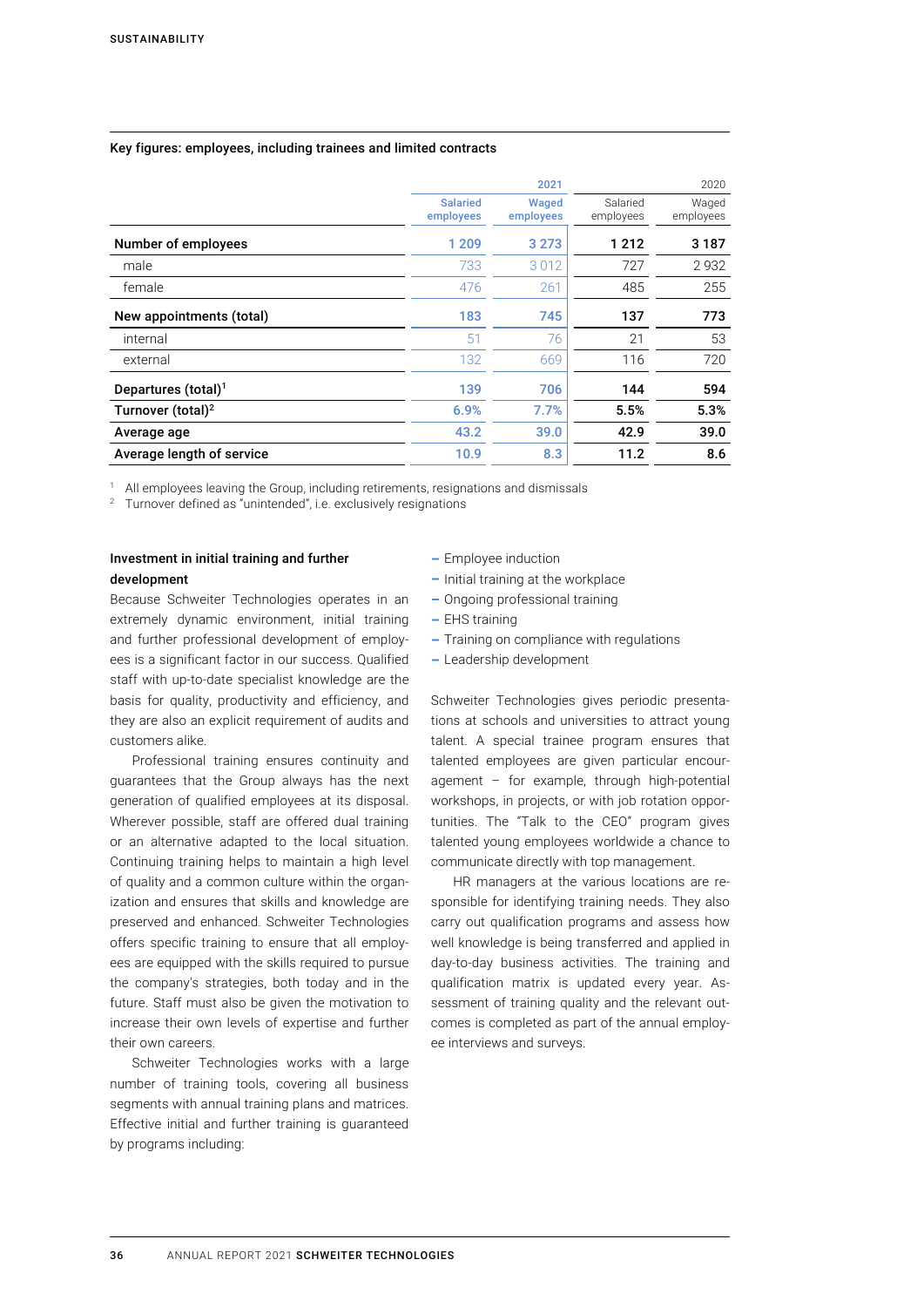#### Human rights standards

Schweiter Technologies respects human rights. The rights and dignity of all workers are recognized in the conduct of business throughout the world and in all segments. Furthermore, Schweiter Technologies ensures that this also applies to the activities of business partners (see "Responsible supply chain management").

Respect for human rights and consistent compliance with all related legislation is set out in the Schweiter Technologies Code of Conduct: "We treat all people equally and with dignity. We respect, protect and promote human rights without differentiation on the grounds of race, color, gender, language or religion." Supplementing the Code of Conduct and locally applicable legislation, there are guidelines and handbooks as well as specific regulations at each location.

In the year under review, the plant in India set up a POSH (Prevention of Sexual Harassment Act) committee. No cases have been reported to date. No other Schweiter Technologies location reported any cases of discrimination during the reporting year either. Internal measures taken to safeguard the dignity and rights of employees are monitored at Schweiter Technologies through regular audits and checks and management visits to the locations of the various segments. Specific disciplinary procedures are available to deal with any misconduct.

#### Responsible supply chain management

Schweiter Technologies has business relationships with over 5 000 suppliers in total, and in the year under review paid out a total of CHF 678.3 million on materials. The company operates in numerous countries worldwide, where local laws, rules and regulations must naturally be strictly adhered to. In addition, the company has introduced a Group-wide Code of Conduct that also applies to all external suppliers and consultants.

In order to ensure responsible management of the supply chain, Schweiter Technologies supports local procurement wherever possible. The collaboration with known partners allows short response times in time-critical projects. Risks such as supply delays, currency fluctuations or stock shortages are reduced with a local procurement policy. Favoring local suppliers also helps reduce  $CO<sub>2</sub>$  emissions and is an important social and economic factor in the communities around the respective company location. Procurement by local purchasers is monitored by the relevant business segments concerned.

The selection of suppliers and products is sometimes limited due technological constraints or various stipulations. In the Transport & Industry segment, for example, all goods, production processes and supply chain management must meet international rail industry standards or the specific

of-conduct.html

# Schweiter Technologies Worldwide Code of Conduct https://www.schweiter.ch/s1a203/corporategovernance/ code-

requirements of bus manufacturers based on ISO 9001, 14001 and 45001. The Transport & Industry segment procures raw materials for the product lines manufactured in Switzerland and Poland from European suppliers. In the Core Materials segment, a global coordination system covers key elements. In Architecture, aluminum sheet materials are of particular importance – followed by plastic resins; the Display segment is mainly concerned with plastic resins and paper materials. A proportion of the raw materials used by both segments consists of recycled material. The selection of suppliers involves the application of company-wide criteria regardless of the segment and location. All procurement categories are governed by a comprehensive package of measures containing procedures for tenders, quotes and quality control. The performance of all Schweiter Technologies' suppliers is continuously assessed through regular audits and/or by means of key figures.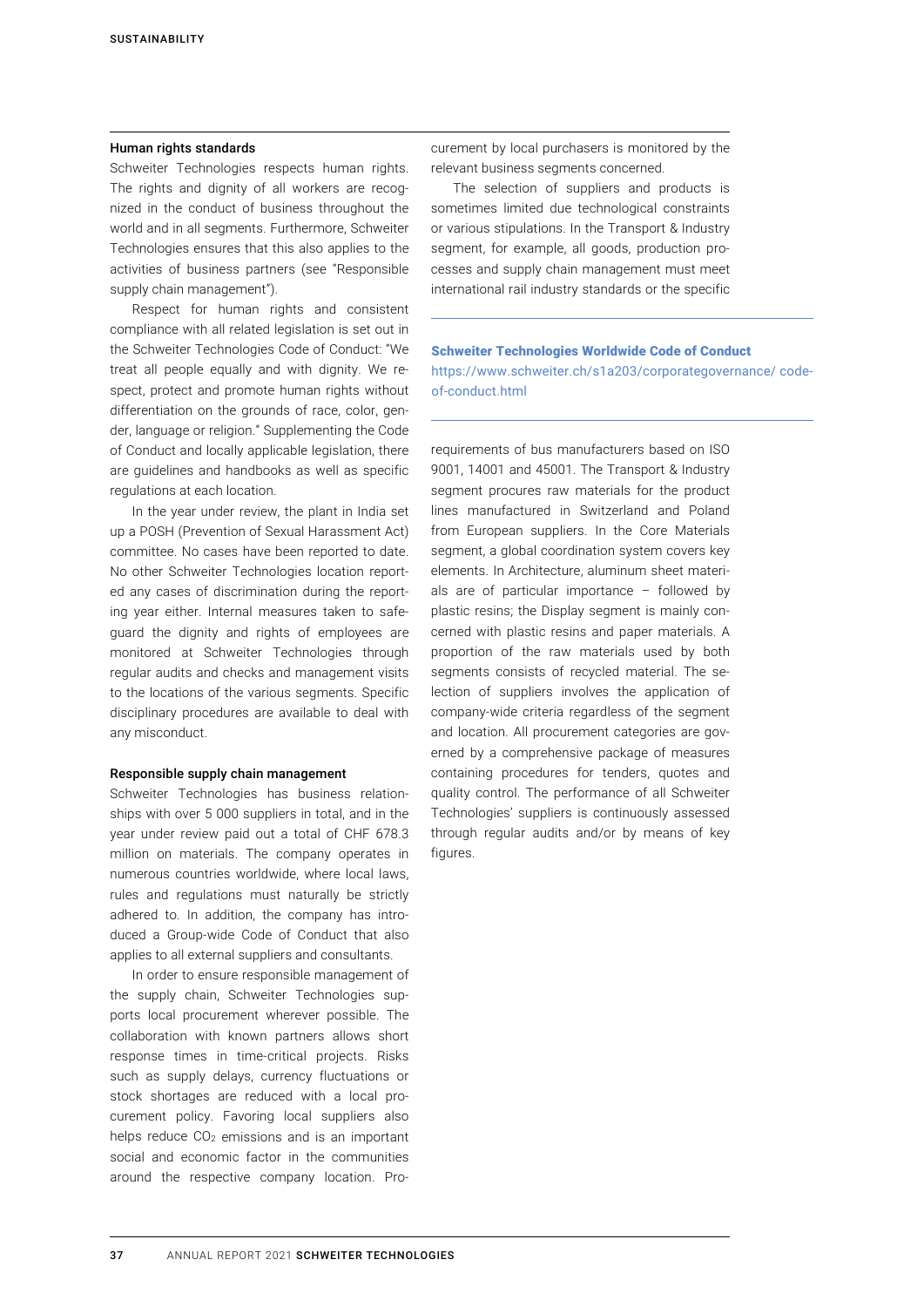

BALTEK® is the only structural core material made from a natural, renewable raw material: balsa wood. Schweiter Technologies is committed to sustainable forestry management – from the selection of the balsa seed to raising the seedlings (see photo) and growing the trees in Ecuador and Papua New Guinea with CoC (Chain of Custody) certificates.

With disruption to some international supply chains experienced in 2021, the advantage of local procurement at Schweiter Technologies was evident through its extremely stable supply of materials. In view of the supply bottlenecks caused by the Covid pandemic, maintaining stable and secure supplies can be chalked up as a major success in the reporting year. In Switzerland, the Transport & Industry segment also succeeded in acquiring a major local supplier for time- and costcritical extruded products, thus effecting a reduction in costs. In the Display segment, the qualification process for a local aluminum sheet plant was completed.

Schweiter Technologies can only achieve its own sustainability targets if all suppliers play their part. Procurement follows a principle of "we source responsibly", and Schweiter Technologies is actively committed to partnerships with suppliers for whom sustainability is important. All Schweiter Technologies' suppliers are obliged to monitor their supplier management system and inform Schweiter Technologies of any challenges

affecting their plants and supply chain. This ensures that customers of Schweiter Technologies are guaranteed premium quality products manufactured to the highest standards. Furthermore, sustainability and traceability throughout the entire supply chain reinforce the competitiveness of the company. For example, the Transport & Industry and Display segments in Europe are targeting a reduction in  $CO<sub>2</sub>$  emissions in the production processes of their suppliers. This involves systematically recording and analyzing emissions figures per product and supplier. They also chart whether the use of recycled materials contributes to a further reduction in the  $CO<sub>2</sub>$  emissions. All suppliers are encouraged to invest in their production processes to further reduce any emissions.

Suppliers are not only selected and assessed on the basis of economic criteria at Schweiter Technologies' business segments: ensuring that all partners comply with regulations, guidelines and procedures and operate with integrity, openness and professionalism is also a major priority. In addition to the Code of Conduct, information on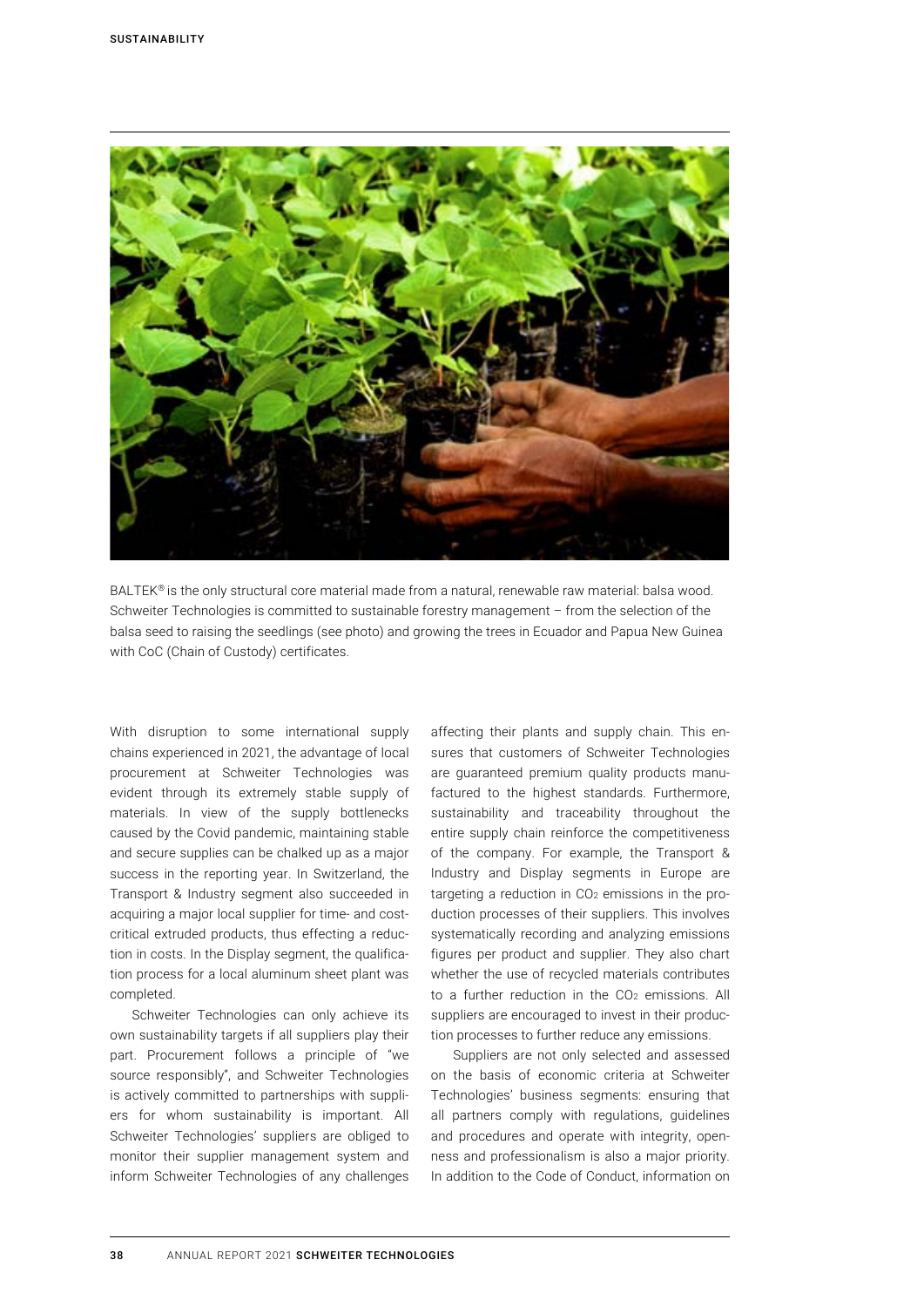<span id="page-16-0"></span>the behavior expected of suppliers can also be found in their framework agreements and detailed contracts, which always refer to ecological and social responsibility. Infringements of the Schweiter Technologies Code of Conduct or any additional contractual agreements have consequences. For example, in the Architecture segment in China, a cooperation with an at-fault supplier was discontinued during the reporting year. And at the European locations in the Transport & Industry and Display segments, far greater emphasis was placed on assessing the social and environmental credentials of suppliers, further increasing awareness among the employees responsible for carrying it out.

## Sustainable local communities

In all countries in which the company operates, Schweiter Technologies is not only committed to preserving the natural environment, but also to promoting local communities and preserving their cultural heritage. Positive effects are achieved through the provision of local jobs as well as a large number of commercial, social and cultural projects and direct support for communities in the area.

In Europe, interaction with local communities encompasses close collaboration with schools and universities as well as support for numerous local organizations and social, cultural and sports projects. In Ecuador, Core Materials helps fund a number of vaccination and immunization programs. The decision to employ more local smallholders improved relationships in the communities and helped contribute to social equality. The same applies to a variety of infrastructure works (road building, bus stops) given active support by the segment. In Papua New Guinea, the segment is working to improve living standards in the surrounding communities: securing water, food and housing for employees, suppliers and partners is a permanent area of focus in the segment's business activity. To monitor the success of this commitment, employees are regularly asked to

provide feedback about local living conditions. In China, the construction of a road for a care home with over 600 elderly residents was financed during the reporting year. The new stretch of road, the full length of which has a pavement suitable for wheelchair use, was named 3A Composites Avenue in recognition of the contribution. In the Display segment, every plant is engaged in charitable projects in the local community, such as toy and food banks, fund-raising campaigns and volunteer work at community events.

#### **GOVERNANCE**

One of the basic prerequisites for sustainable governance at Schweiter Technologies is its ethical conduct with regard to people and nature. Naturally the company meets the legal requirements in all countries without question. In addition, Schweiter Technologies has a Group-wide Code of Conduct which applies not only to the Board of Directors, Group management and employees but also to the consultants and suppliers of Schweiter Technologies and all its subsidiaries. Compliance with regulations is monitored both within the company and in the supply chain  $-$  fair business practices are essential, particularly in dealings with major customers and public authorities.

The Code of Conduct (CoC) is handed to all employees, usually as part of their induction program, and is a component of all procurement contracts. To ensure that activities are guided by the Code of Conduct, there is a process at Schweiter Technologies to make certain that all employees are familiar with it.

During the reporting year, no cases of corruption, no legal violations and no cases of anticompetitive conduct were recorded. There were also no known infringements of environmental regulations during the reporting year.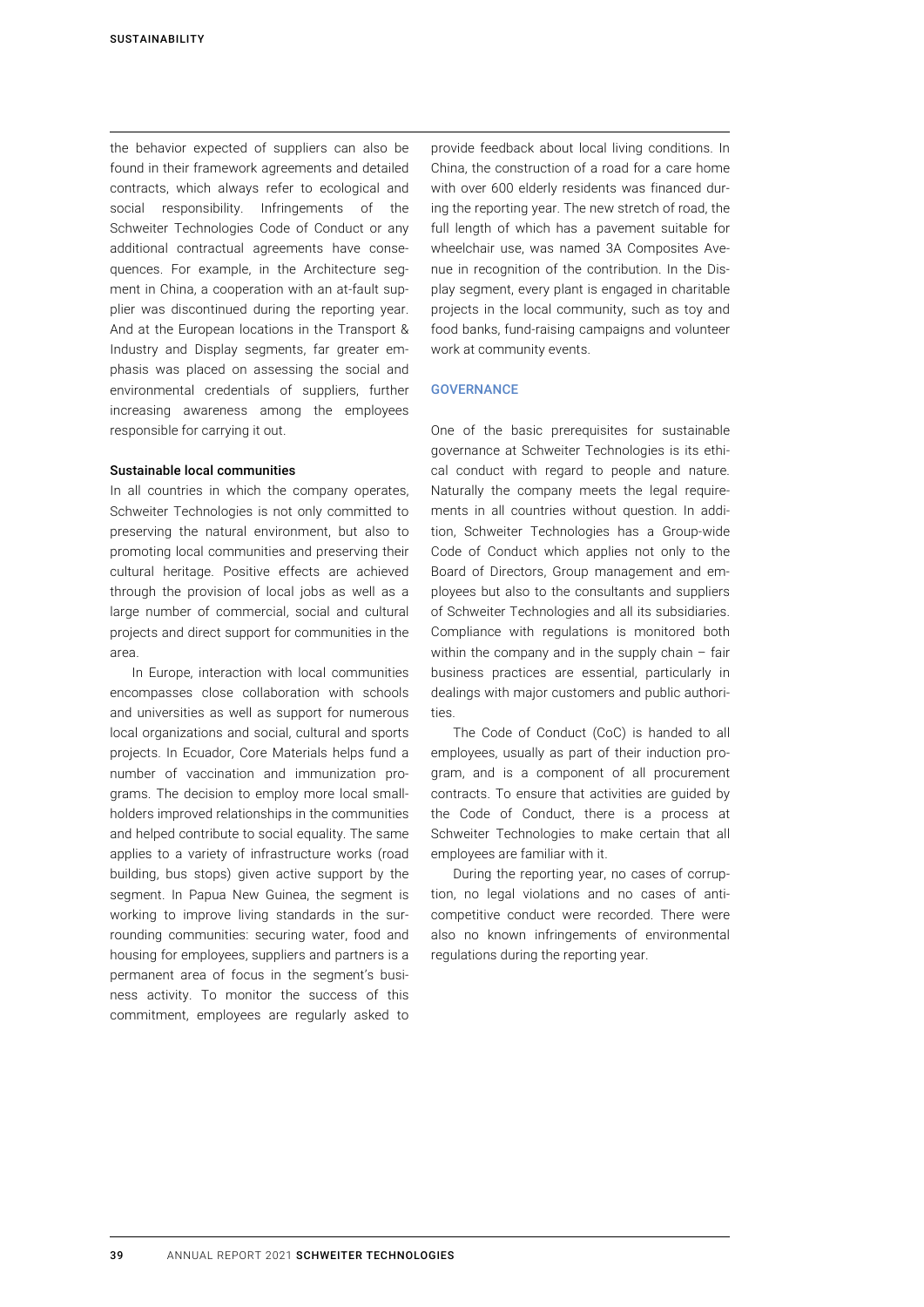# <span id="page-17-0"></span>GRI REPORTING

#### ABOUT THE REPORT

This report was compiled in accordance with GRI Standards: core option. The report covers the period from 1 January 2021 to 31 December 2021. The figures on the environment and occupational health and safety are for 2020. Reporting takes place on an annual basis, and the latest report was published on March 5, 2021. Around 37% of employees are covered by collective bargaining agreements (GRI 102-41). Entities included in the consolidated financial statements (GRI 102-45) are shown on page 91. This is the first report to be compiled according to GRI Standards; there are therefore no restatements of information (GRI 102-48) and no changes in reporting (GRI 102-49). No external assurance of the sustainability report was carried out. Memberships are regulated locally by Group companies.

## GRI CONTENT INDEX



For the materiality disclosures service, GRI Services checked that the GRI content index is presented clearly and the references in disclosures 102-40 to 102-49 concord with the corresponding content in the report. The GRI Materiality Disclosures Service was conducted on the German version of the report.

## UNIVERSAL STANDARDS

## GRI 101:2016 FOUNDATION GRI 102:2016 GENERAL DISCLOSURES

| <b>GRI</b> standard | Title                                                        | Further<br>information* |
|---------------------|--------------------------------------------------------------|-------------------------|
|                     | 1. Organizational profile                                    |                         |
| $102 - 1$           | Name of the organization                                     | last page               |
| $102 - 2$           | Activities, brands, products and services                    | 4, 27                   |
| $102 - 3$           | Location of headquarters                                     | 46                      |
| $102 - 4$           | Location of operations                                       | 93                      |
| $102 - 5$           | Ownership and legal form                                     | 46                      |
| $102 - 6$           | Markets served                                               | 4                       |
| $102 - 7$           | Scale of the organization                                    | first inside<br>pages   |
| $102 - 8$           | Information on employees and other workers                   | 36                      |
| 102-9               | Supply chain                                                 | 37                      |
| 102-10              | Significant changes to the organization and its supply chain | 92                      |
| 102-11              | Precautionary principle or approach                          | 28                      |
| 102-12              | <b>External initiatives</b>                                  | 24, 29                  |
| 102-13              | Membership of associations                                   | 40                      |
|                     | 2. Strategy                                                  |                         |
| 102-14              | Statement from senior decision-maker                         | $\overline{2}$          |
|                     | 3. Ethics and integrity                                      |                         |
| 102-16              | Values, principles, standards, and norms of behavior         | 39                      |
|                     | 4. Governance                                                |                         |
| 102-18              | Governance structure                                         | 53                      |
|                     | 5. Stakeholder engagement                                    |                         |
| 102-40              | List of stakeholder groups                                   | 26                      |
| 102-41              | Collective bargaining agreements                             | 40                      |
| 102-42              | Identifying and selecting stakeholders                       | 26                      |
| 102-43              | Approach to stakeholder engagement                           | 26                      |
| 102-44              | Key topics and concerns raised                               | 26                      |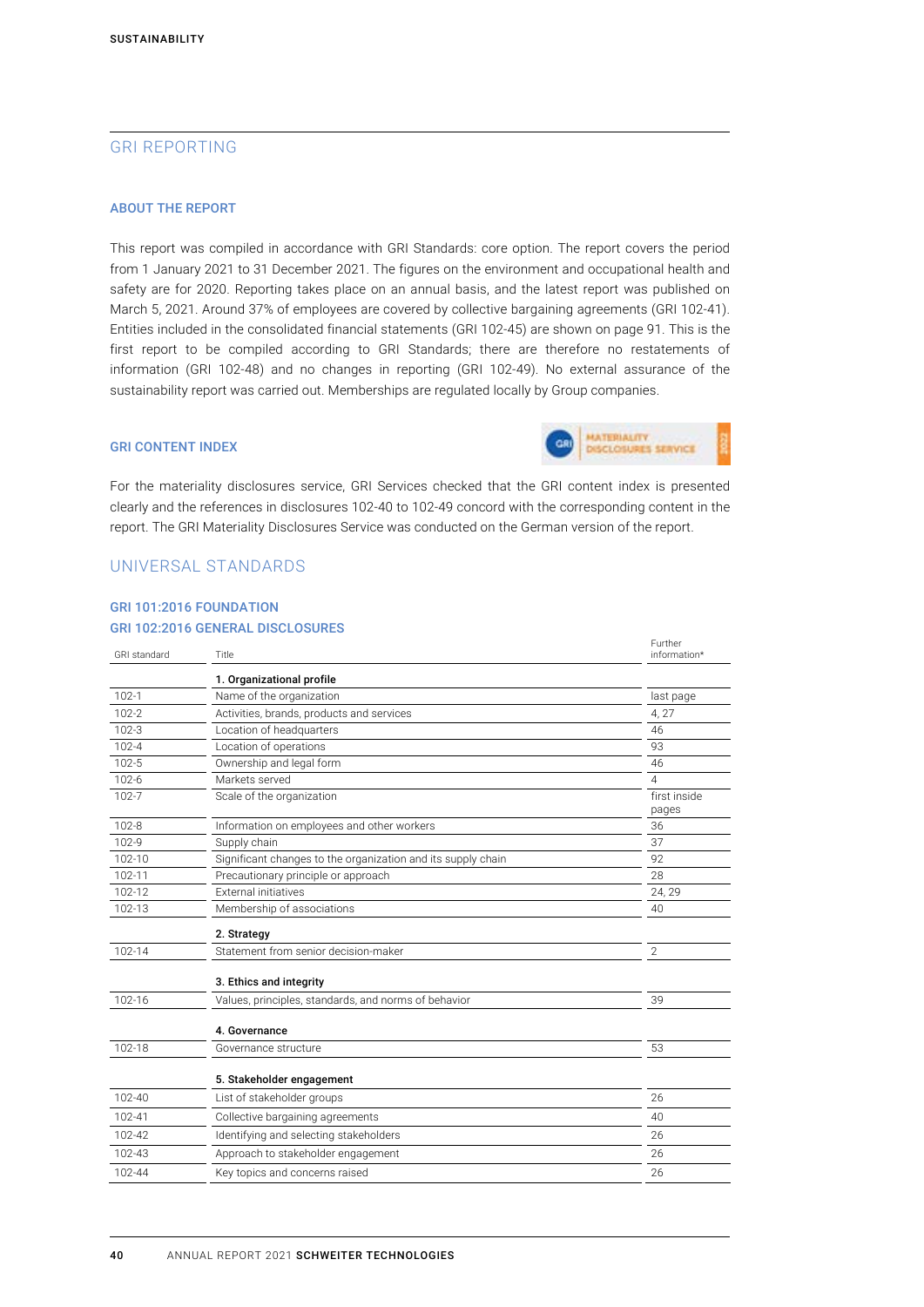| GRI standard | Title                                                      | Further<br>information* |
|--------------|------------------------------------------------------------|-------------------------|
|              | 6. Reporting practice                                      |                         |
| 102-45       | Entities included in the consolidated financial statements | 40                      |
| 102-46       | Defining report content and topic boundaries               | 24                      |
| 102-47       | List of material topics                                    | 25                      |
| 102-48       | Restatements of information                                | 40                      |
| 102-49       | Changes in reporting                                       | 40                      |
| 102-50       | Reporting period                                           | 40                      |
| 102-51       | Date of most recent report                                 | 40                      |
| 102-52       | Reporting cycle                                            | 40                      |
| 102-53       | Contact point for questions regarding the report           | 149                     |
| 102-54       | Claims of reporting in accordance with the GRI Standards   | 40                      |
| 102-55       | <b>GRI</b> content index                                   | 40                      |
| 102-56       | External assurance                                         | 40                      |
|              |                                                            |                         |

# TOPIC-SPECIFIC STANDARDS

# GRI 200 ECONOMIC

| Reference                         | Disclosure                                                                         | Further<br>information* | Reason for<br>omission |
|-----------------------------------|------------------------------------------------------------------------------------|-------------------------|------------------------|
| GRI 201:2016                      | <b>Economic Performance</b>                                                        |                         |                        |
| GRI 103:2016<br>103-1/103-2/103-3 | Management approach                                                                | 26                      |                        |
| $201-1$                           | Direct economic value generated and distributed                                    | 84, 85                  |                        |
| GRI 204:2016                      | <b>Procurement Practices</b>                                                       |                         |                        |
| GRI 103:2016<br>103-1/103-2/103-3 | Management approach                                                                | 37                      |                        |
| $204-1$                           | Proportion of spending on local suppliers                                          | 37                      |                        |
| GRI 205:2016                      | Anti-corruption                                                                    |                         |                        |
| GRI 103:2016<br>103-1/103-2/103-3 | Management approach                                                                | 39                      |                        |
| 205-2                             | Communication and training about anti-corruption policies and<br>procedures        | 39                      |                        |
| GRI 206:2016                      | Anti-competitive Behavior                                                          |                         |                        |
| GRI 103:2016<br>103-1/103-2/103-3 | Management approach                                                                | 39                      |                        |
| $206-1$                           | Legal actions for anti-competitive behavior, anti-trust, and monopoly<br>practices | 39                      |                        |

# GRI 300 ECOLOGICAL

| Reference                          | Disclosure                                 | Further<br>information* | Reason for<br>omission |
|------------------------------------|--------------------------------------------|-------------------------|------------------------|
| GRI 302:2016                       | Energy                                     |                         |                        |
| GRI 103:2016 103-<br>1/103-2/103-3 | Management approach                        | 31                      |                        |
| $302-1$                            | Energy consumption within the organization | 32                      |                        |
| $302 - 4$                          | Reduction of energy consumption            | 32                      |                        |
| GRI 305:2016                       | <b>Emissions</b>                           |                         |                        |
| GRI 103:2016<br>103-1/103-2/103-3  | Management approach                        | 31                      |                        |
| $305-1$                            | Direct (Scope 1) GHG emissions             | 32                      |                        |
| $305 - 2$                          | Energy indirect (Scope 2) GHG emissions    | 32                      |                        |
| 305-5                              | Reduction of GHG emissions                 | 32                      |                        |
|                                    |                                            |                         |                        |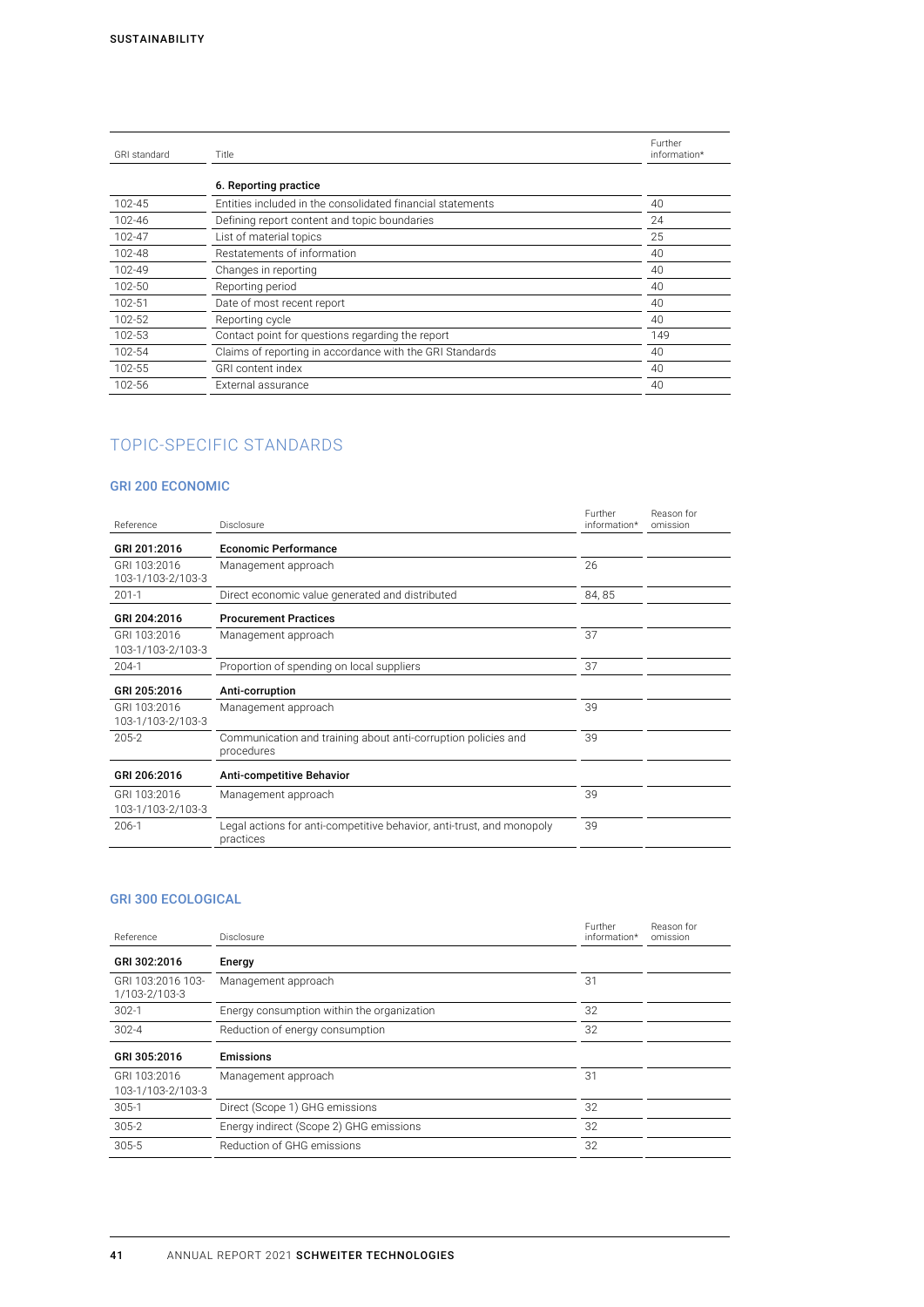| Reference                         | Disclosure                                                    | Further<br>information* | Reason for<br>omission |
|-----------------------------------|---------------------------------------------------------------|-------------------------|------------------------|
| GRI 306:2020                      | Waste                                                         |                         |                        |
| GRI 103:2016<br>103-1/103-2/103-3 | Management approach                                           | 29                      |                        |
| $306-1$                           | Waste generation and significant waste-related impacts        | 29                      |                        |
| $306 - 2$                         | Management of significant waste-related impacts               | 29                      |                        |
| $306 - 3$                         | Waste generated                                               | 31                      |                        |
| GRI 307:2016                      | <b>Environmental Compliance</b>                               |                         |                        |
| GRI 103:2016<br>103-1/103-2/103-3 | Management approach                                           | 28                      |                        |
| $307-1$                           | Non-compliance with environmental laws and regulations        | 39                      |                        |
| GRI 308:2016                      | <b>Supplier Environmental Assessment</b>                      |                         |                        |
| GRI 103:2016<br>103-1/103-2/103-3 | Management approach                                           | 37                      |                        |
| $308-1$                           | New suppliers that were screened using environmental criteria | 37                      |                        |

# GRI 400 SOCIAL

| Reference                         | Disclosure                                                                                                       | Further<br>information* | Reason for<br>omission |
|-----------------------------------|------------------------------------------------------------------------------------------------------------------|-------------------------|------------------------|
| GRI 401:2016                      | Employment                                                                                                       |                         |                        |
| GRI 103:2016<br>103-1/103-2/103-3 | Management approach                                                                                              | 34                      |                        |
| $401 - 1$                         | New employee hires and employee turnover                                                                         | 36                      |                        |
| GRI 403:2018                      | <b>Occupational Health and Safety</b>                                                                            |                         |                        |
| GRI 103:2016<br>103-1/103-2/103-3 | Management approach                                                                                              | 33                      |                        |
| 403-1                             | Occupational health and safety management system                                                                 | 33                      |                        |
| 403-2                             | Hazard identification, risk assessment, and incident investigation                                               | 33                      |                        |
| 403-3                             | Occupational health services                                                                                     | 33                      |                        |
| 403-4                             | Worker participation, consultation, and communication on occupational<br>health and safety                       | 33                      |                        |
| 403-5                             | Worker training on occupational health and safety                                                                | 33                      |                        |
| 403-6                             | Promotion of worker health                                                                                       | 33                      |                        |
| 403-7                             | Prevention and mitigation of occupational health and safety impacts<br>directly linked by business relationships | 33                      |                        |
| 403-9                             | Work-related injuries                                                                                            | 34                      |                        |
| GRI 404:2016                      | <b>Training and Education</b>                                                                                    |                         |                        |
| GRI 103:2016<br>103-1/103-2/103-3 | Management approach                                                                                              | 36                      |                        |
| 404-2                             | Programs for upgrading employee skills and transition assistance<br>programs                                     | 36                      |                        |
| 404-3                             | Percentage of employees receiving regular performance and career<br>development reviews                          | 36                      |                        |
| GRI 406:2016                      | Non-discrimination                                                                                               |                         |                        |
| GRI 103:2016<br>103-1/103-2/103-3 | Management approach                                                                                              | 37                      |                        |
| $406-1$                           | Incidents of discrimination and corrective actions taken                                                         | 37                      |                        |
| GRI 412:2016                      | <b>Human Rights Assessment</b>                                                                                   |                         |                        |
| GRI 103:2016<br>103-1/103-2/103-3 | Management approach                                                                                              | 37                      |                        |
| 412-2                             | Employee training on human rights policies or procedures                                                         | 37, 39                  |                        |
| GRI 413:2016                      | <b>Local Communities</b>                                                                                         |                         |                        |
| GRI 103:2016<br>103-1/103-2/103-3 | Management approach                                                                                              | 37, 39                  |                        |
| 413-1                             | Operations with local community engagement, impact assessments,<br>and development programs                      | 39                      |                        |
|                                   |                                                                                                                  |                         |                        |